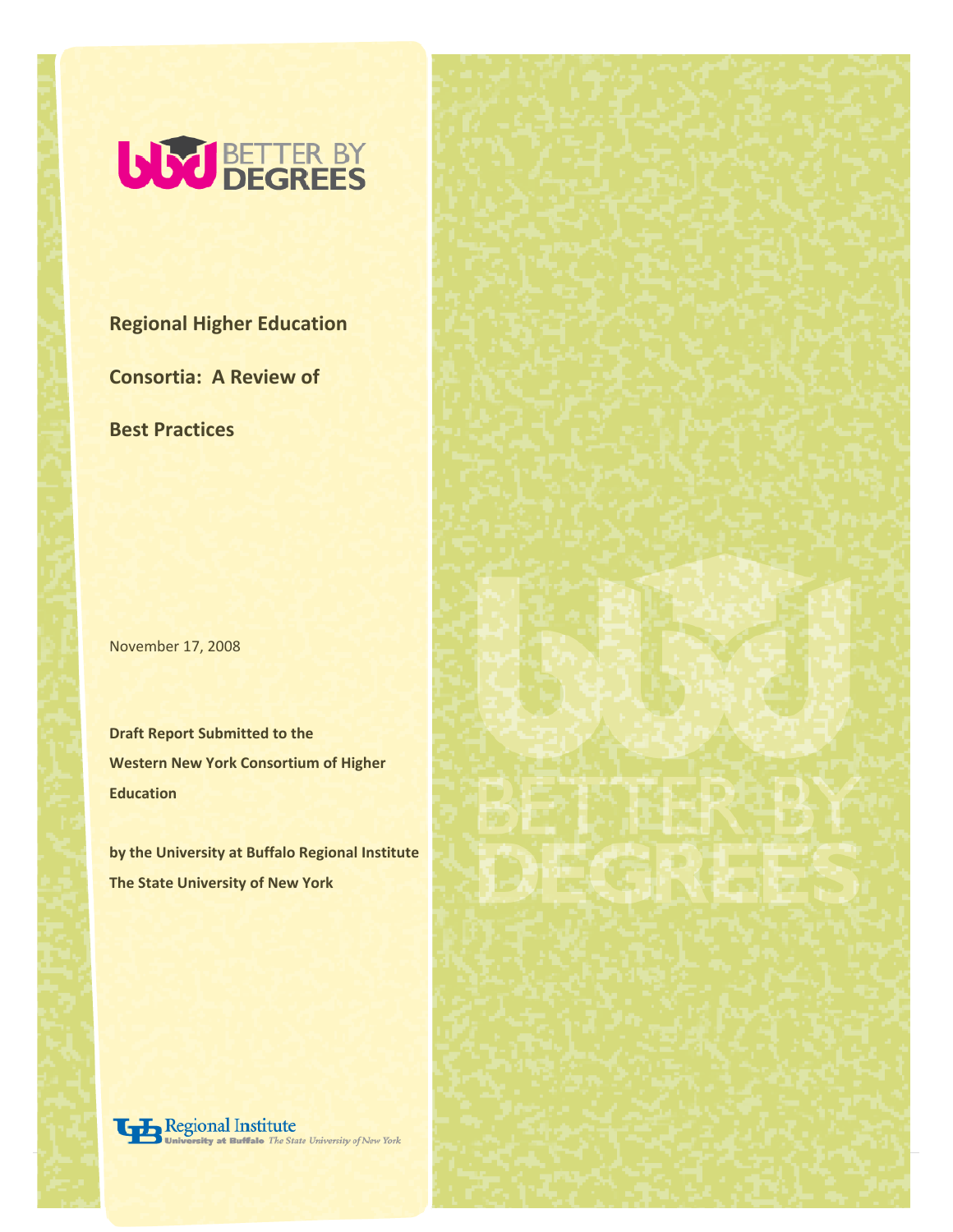| Ι.   | <b>Executive Summary</b>                                                                                                                                                                                                                                                                                                                                                                                                | $\overline{2}$ |  |
|------|-------------------------------------------------------------------------------------------------------------------------------------------------------------------------------------------------------------------------------------------------------------------------------------------------------------------------------------------------------------------------------------------------------------------------|----------------|--|
| П.   | <b>Background</b>                                                                                                                                                                                                                                                                                                                                                                                                       | 5              |  |
| III. | <b>Regional Higher Education Consortium Profiles</b>                                                                                                                                                                                                                                                                                                                                                                    |                |  |
|      | Baltimore Collegetown Network (BaltimoreCollegetown.Org)<br>Boston: America's College Town (BostonVisit.Com)<br>Lancaster County Higher Education Working Group (CampusCentral.Org)<br>Northeastern Ohio Council on Higher Education (College360.Org)<br>Campus Philly (CampusPhilly.Com and OneBigCampus.Com)<br>Pittsburgh Council on Higher Education (TheCollege City.Com)<br>Rochester Area Colleges (Biz2Edu.Com) |                |  |
| IV.  | <b>Review of Findings</b>                                                                                                                                                                                                                                                                                                                                                                                               | 13             |  |
|      | a. Founding Methods and Partnerships                                                                                                                                                                                                                                                                                                                                                                                    |                |  |
|      | b. Financial Resources                                                                                                                                                                                                                                                                                                                                                                                                  |                |  |
|      | c. Governance                                                                                                                                                                                                                                                                                                                                                                                                           |                |  |
|      | d. Implementation Tools and Strategies                                                                                                                                                                                                                                                                                                                                                                                  |                |  |
|      |                                                                                                                                                                                                                                                                                                                                                                                                                         |                |  |

# **V. Recommendations 20**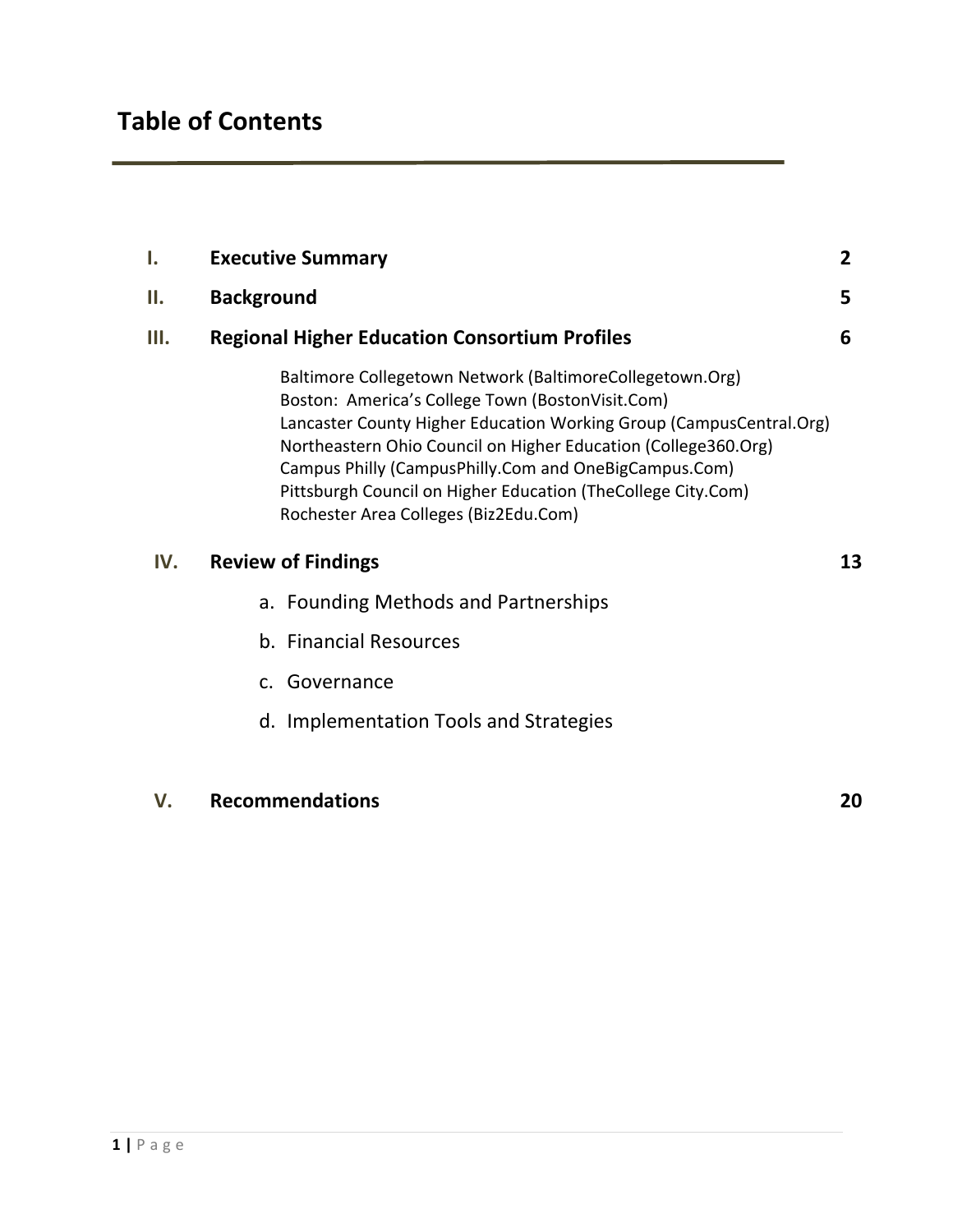# **I. Executive Summary**

To gain a competitive edge in today's knowledge economy, regions are looking to better harness the rich economic potential of their higher education sectors. One approach is to form networks of higher education institutions and public‐private sector partnerships to foster a fluid churning of ideas and talent across institutional and sectoral boundaries. To distill effective network and partnership strategies, the Western New York Consortium of Higher Education has commissioned the following best practices assessment of higher education collaborations in seven knowledge regions: Baltimore; Boston; Lancaster County, PA; Akron and Cleveland, OH; Philadelphia; Pittsburgh; and Rochester, NY. For each, the study analyzes and makes recommendations for *Founding Methods and Partnerships, Financial Resources, Governance, and Implementation Tools and Strategies*.

## *Founding Methods and Partnerships*

- While the seven consortia share the mission of strengthening the position of the higher education cluster in the regional economy, the networks have varied histories, with some operating for several decades before pursuing an outreach effort, and others forming recently with the sole purpose of launching marketing campaigns.
- Beyond broad partnerships across academic institutions of all sizes and types, these higher education consortia partner variously with the business community, foundations, government and economic development and tourism organizations.
- All consortia employ in some degree a three-part approach to advance higher education's role in the knowledge economy: attract greater numbers of stronger, more diverse students; engage current students in the region's community and culture; and retain recent graduates by successfully transitioning them into the region's knowledge workforce. This three-pronged approach was designed by the independent consulting firm Collegia, with which five of the seven regions in this study initially contracted to structure a program.
- The attract-engage-retain approach is most effective when customized to a region, and when each of the three focus areas receives separate attention and resources.
- The program should be approached and presented as a truly regional effort, with input and participation from as broad a stakeholder group as possible.

## *Financial Resources*

- Generally, fees collected from participating institutions provide the bulk of financial support for higher education networks, with an enrollment‐based sliding scale the most predominant method for determining fees.
- Additional programmatic funding is provided by business sponsors, community foundations, chambers of commerce, tourism organizations and governments.
- Annual budgets range from \$100,000 for a small program of nine schools in Lancaster, PA, to \$1.5 million for Philadelphia's 21‐school program.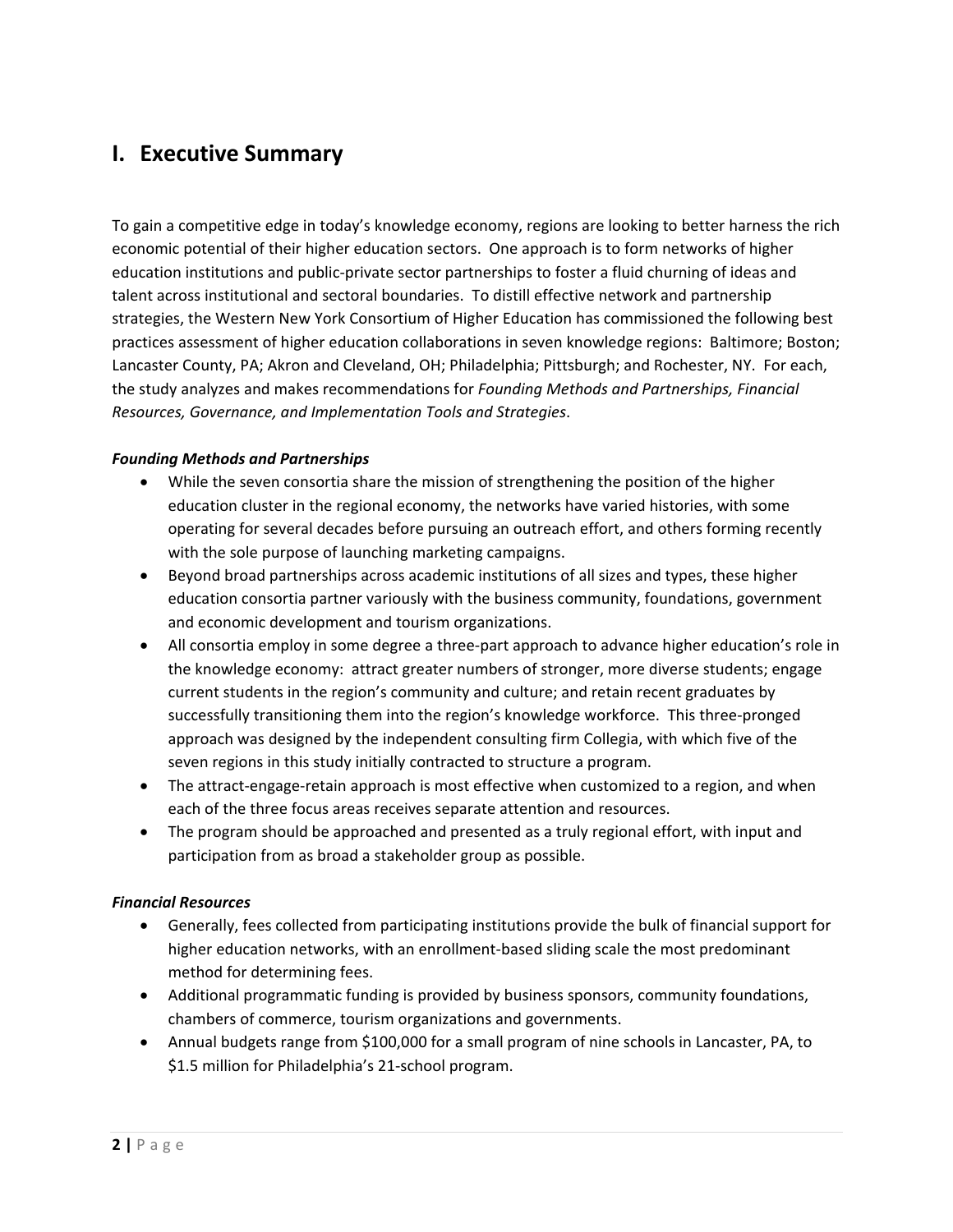### *Governance*

- Governance approaches fall into two categories, depending on mission: pure presidents' councils and mixed boards of directors with community leaders (politicians, foundation heads, and business representatives).
- Subcommittees for admissions, library personnel or financial aid administrators, for example, support executive boards to identify priorities and discuss shared needs.
- A majority of the regions employ full‐time staff, though staff sizes vary widely.
- Networks with diverse governance boards that represent a cross-section of schools, different levels of academic officials, and student and community stakeholders are more likely to succeed; this is especially critical in that a key challenge cited by surveyed networks is sustaining partner engagement past the initial stages of the project.

### *Implementation Tools and Strategies*

- Networks invest heavily in marketing and image‐building tools to build awareness and positive perceptions of these regions as places to receive a higher education and remain after graduation.
- To strengthen knowledge connections to the private sector, networks often shape academic programs to include opportunities outside the classroom and build awareness among students of internship and career opportunities.
- To build enrollment, engage students and retain graduates, these networks employ a variety of programs and tools, including:
	- o Comprehensive, multi‐audience Web sites that feature listings of institution and cross‐ institution programs, campus visitation tools, community and campus events, transportation information, community service opportunities, career resources and housing and post‐graduation living information
	- o Complementing a virtual presence, printed information and marketing materials on schools and regional assets
	- o Educational enrichment initiatives, including cross‐institution registration programs (and related transportation services), career‐building services such as networking, and internship, employment and volunteer opportunities
	- o Programmatic highlights, including a student shuttle in Baltimore, cultural events in Lancaster, and a kick‐off music and art festival in Philadelphia

### *Recommendations*

Based on this assessment of seven higher education collaborations in knowledge regions, the following recommendations are offered to the Western New York Consortium of Higher Education:

## *Founding Methods and Partnerships*

- Clearly define the consortium's goals and mission at the outset, before structuring strategies and implementation programs.
- Formulate mission with buy-in from a cross-section of higher education institutions and students, and, depending upon goals, public and private sector partners.
- Build the mission into a regional higher education branding strategy.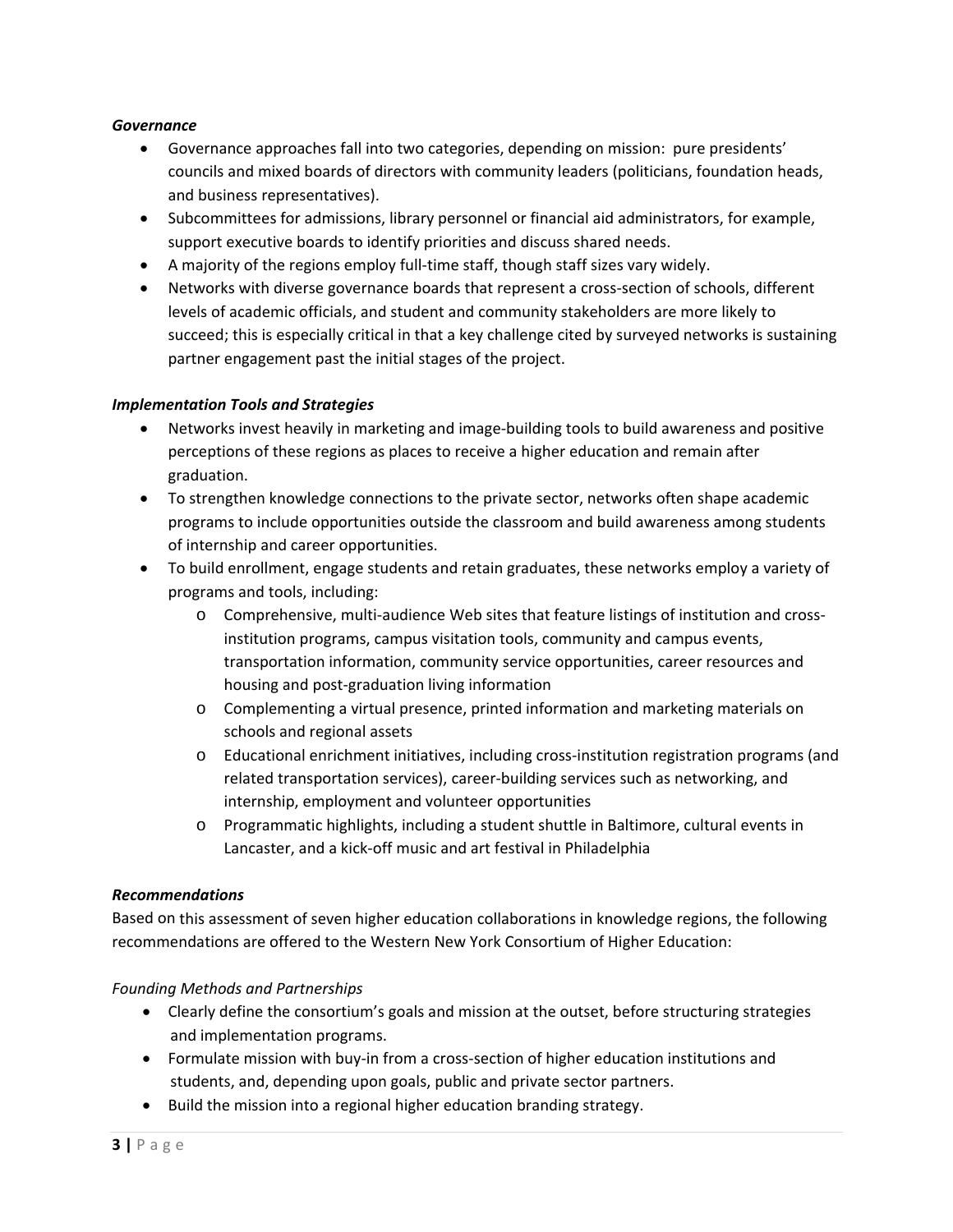### *Financial Resources*

- Establish an enrollment‐based fee system to fund the consortium, with fees based on institution enrollment to encourage broad participation.
- Secure additional funding from private sector, foundation and government partners.

### *Governance*

- Ensure that existing working group has representation from each higher education sector (public, private, two‐year, four‐year, Catholic, etc.) to set strategic goals and execute initiatives; consider adding private and public sector partners to group once the consortium establishes a track record of success.
- Support for a paid coordinator to assist in establishment of priorities and manage day‐to‐day initiatives, such as Web site build‐out, research priorities, development of intra‐consortium networks and programs, development of relationships with business and economic development leaders, and managing marketing and promotional materials.
- In support of working group, establish subcommittees representing specific interests such as financial aid, marketing and admissions to deliberate, recommend and implement consortium‐ wide programming and initiatives.
- Arrange for periodic meetings of college and university presidents to guide long-term strategy.

### *Implementation Tools and Strategies*

- Develop a Web site to enhance implementation of the consortium's mission and approach; developed in stages, ultimate Web presence could be comprehensive and tailored to diverse audiences (students, parents, guidance counselors, employers), with dynamic tools for accessing information on academic programs, regional assets, services and employment.
- Produce supporting marketing materials, including an e-newsletter and brochure, to promote Western New York as a place to attend college, recreate and build careers, and raise a family.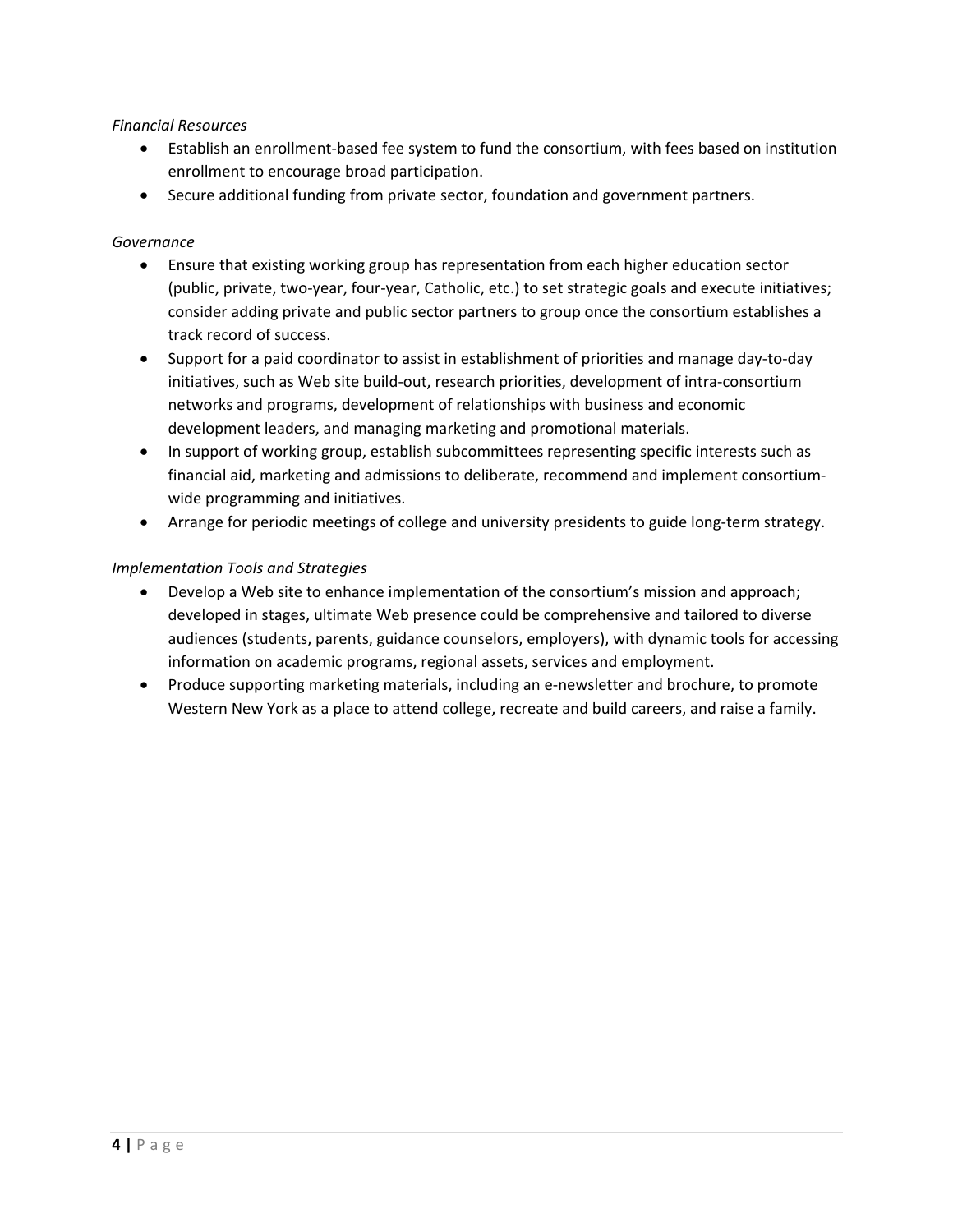# **II. Background**

There is a nationwide impetus, especially in larger metropolitan areas, to become more competitive in an economy fueled increasingly by ideas, knowledge and talent. In this growing knowledge economy, universities and other academic universities and colleges together form an economic powerhouse, pumping dollars directly into the economy and transferring cutting edge knowledge and talent to the private sector.<sup>1</sup>

Regions across the U.S. are undertaking diverse approaches to harness the resources of the "ivory tower" for economic vigor. Among these is the formation of alliances of higher education institutions and related public and private sector entities to facilitate a rich and fluid turnover of knowledge across institutions, sectors, borders and distances. These networks build strong marketing and outreach programs to draw high-performing students to the region, engage them in the surrounding community, and then transition graduates into the region's knowledge workforce.

To advance higher education in this region, the Western New York Consortium of Higher Education, representing 22 colleges and universities in Erie, Niagara, Cattaraugus, Chautauqua, Allegany and Genesee Counties, has commissioned the following best practices assessment of higher education collaborations in seven knowledge regions: Baltimore; Boston; Lancaster County, PA; Akron and Cleveland, OH; Philadelphia; Pittsburgh; and Rochester, NY. The study analyzes and distills findings and recommendations across the consortia, highlighting their *Founding Method and Partnerships, Financial Resources, Governance* and *Implementation Tools and Strategies*.

The best practices review is part of Better by Degrees, a major initiative of the consortium to build understanding of higher education in the region and assess opportunities to tap the sector's economic potential. The Regional Institute, a research and public policy unit of the University at Buffalo, is managing the project, which also includes a comparative analysis of higher education in peer knowledge regions, an industry impact assessment, and a match‐gap analysis of higher education's supply of programs and graduates to the region's workforce needs.

 $1$  Luger M. and Goldstein H. (1997), "What is the Role of Public Universities in Regional Economic Development?" in Bingham R. and Mier R. (eds.) *Dilemmas of Urban Economic Development. Issues in Theory and Practice*, Sage Publications: London.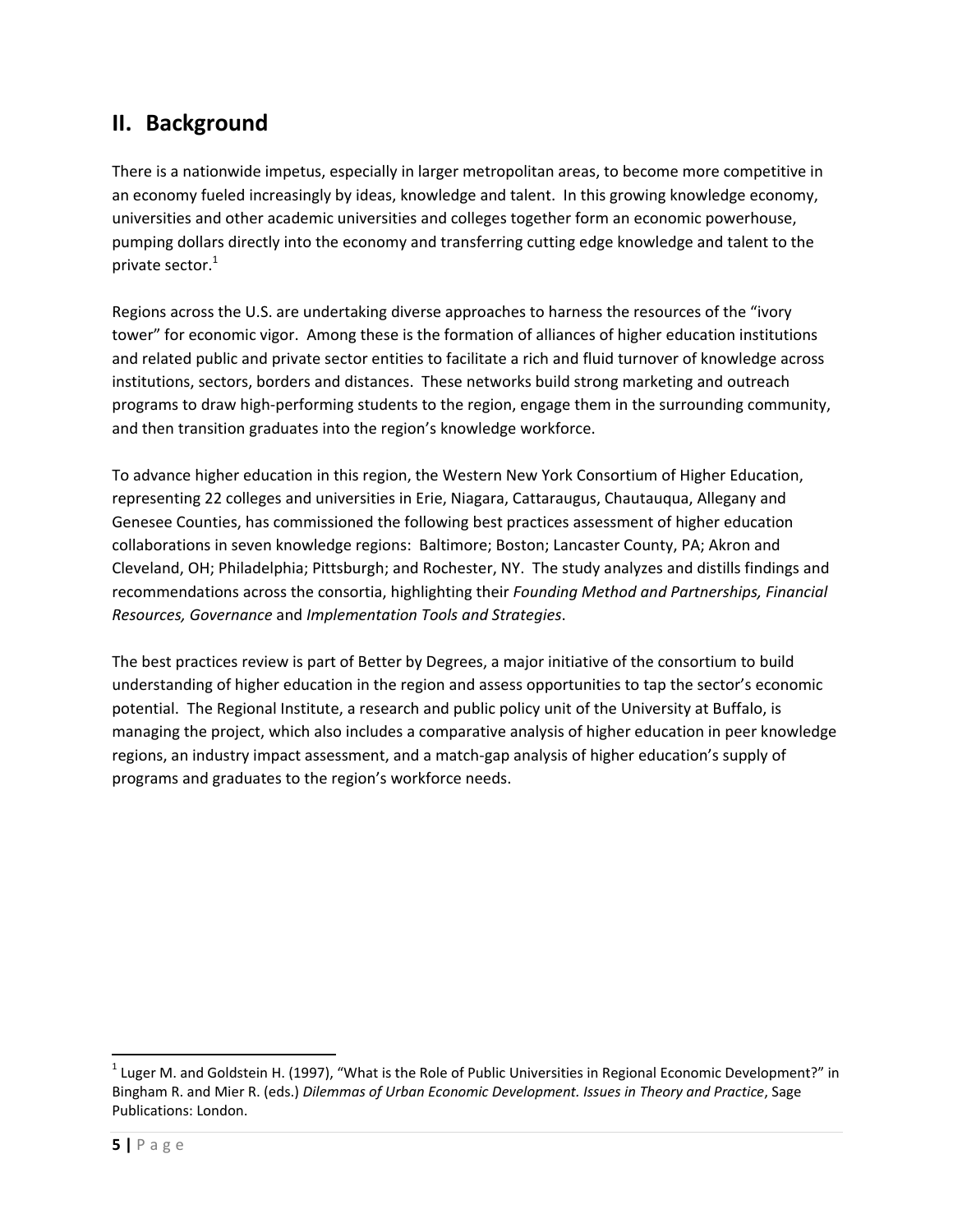# **III. Regional Higher Education Consortium Profiles**

## **BALTIMORE COLLEGETOWN NETWORK** *(BaltimoreCollegetown.Org)*

### **Mission**

Enhance academic and social lives of students; attract students, faculty and staff; expand professional development opportunities; facilitate resource sharing; promote economic impact of higher education; enhance higher education's regional and national visibility; advocate for Baltimore higher education; engage in community service.

## **Partnerships**

- **+** 16 colleges and universities
- **+** 7 foundations and corporate partners provide funding and project assistance

### **History**

Founded in 1995, the group has evolved from a loose peer‐networking group to a highly organized marketing, public policy and development body.

## **Governance and Funding**

Governance board of college administrators meets five times a year with support from three full‐time employees; subcommittees include public relations and transportation. Sixteen member schools contribute equally to \$350,000 annual budget. Seven participating schools contribute \$400,000 for shuttle.

## **Challenges and Successes**

- **+** *Transportation:* The shuttle system, with 75,000 riders in 2007, has become a national model.
- **‐** *Partnership building:* The group is trying to bolster corporate partnerships, which have been hampered by general lack of interaction between these sectors.
- **‐** *Student attraction and retention*: Combating <sup>a</sup> negative image of Baltimore's urban core among regional residents and building national awareness of Baltimore as a place for higher education remain challenges.



*http://baltimorecollegetown.org*

## **Implementing Tools and Strategies** *\*Attract\**

Web site features "plan-a-visit" information with excursions and itinerary building; list of college visit days and school profiles; print materials, including magazine, sent to prospective students, parents and guidance counselors.

## *\*Engage\**

Web site features internship resources (for business and students) and links to dining, shopping and nightlife; cultural attraction discounts; Collegetown Shuttle; Baltimore Student Exchange Program enables cross‐registration at member schools for up to two courses per year.

### *Retain*

Single employment database planned

### **For more information:**

Kristen Campbell, Executive Director Baltimore Collegetown Network 1002 Dulaney Valley Road; Baltimore, MD 21204 Phone: (410) 828‐5733; E‐mail: bcn@goucher.edu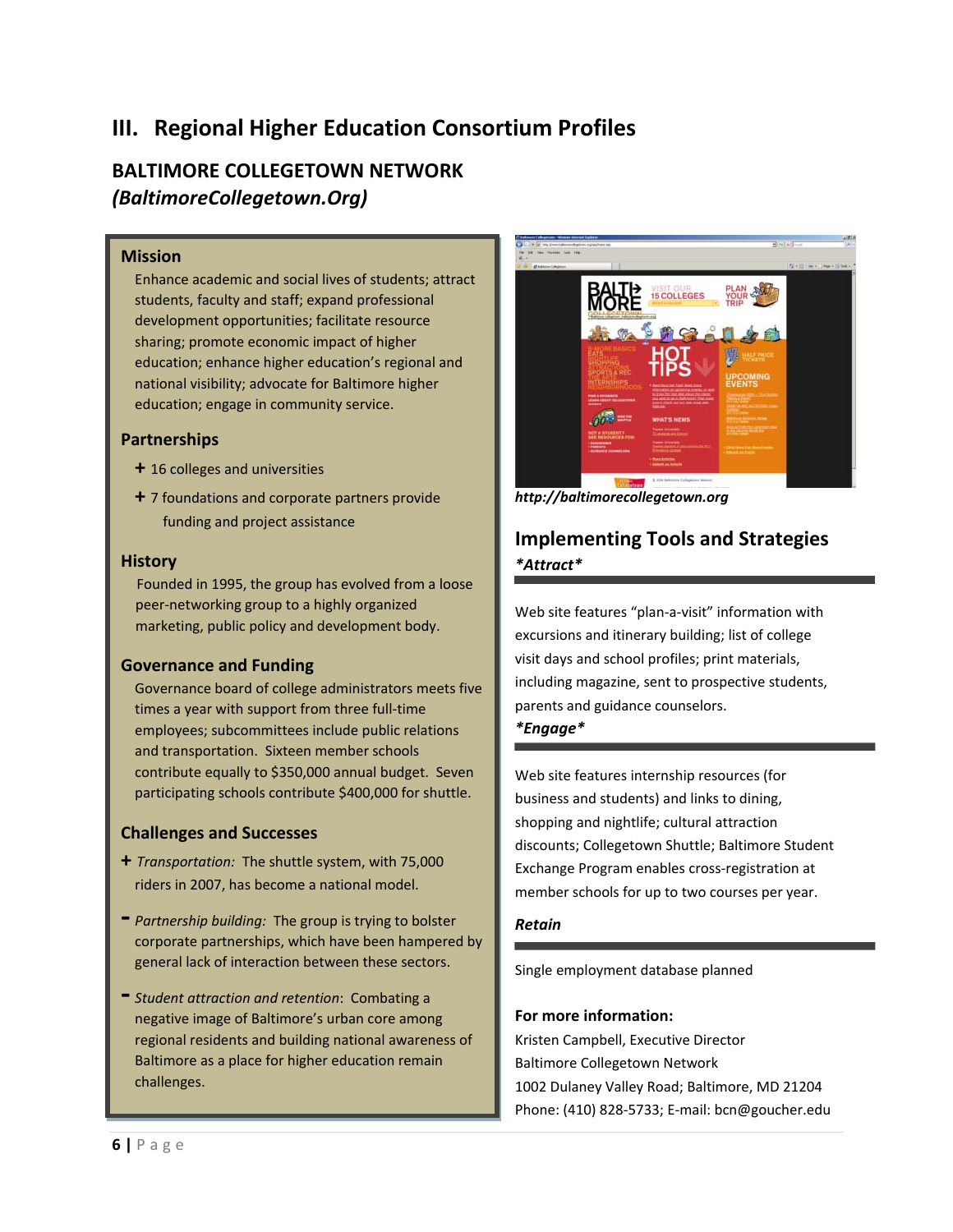## **BOSTON: AMERICA'S COLLEGE TOWN** *(BostonVisit.Com)*

### **Mission**

Simplify and enhance campus visitation to Boston area institutions to attract competitive students and maximize the economic role of higher education.

### **Partnerships**

- **+** 19 colleges and universities
- **+** Greater Boston Convention & Visitors Bureau
- **+** Collegia

### **History**

Formed in 1995 with funding from Boston visitor's bureau; first college partnership for Collegia; originally focused on the three‐part approach, but has evolved to a more attraction‐centered effort. Resources have been dedicated to attracting students of color and international students through targeted outreach.

### **Governance and Funding**

Collegia serves as project manager in place of governance board or staff; Web site and ongoing projects are funded by the partner institutions and a grant from the Greater Boston Convention & Visitors Bureau. Recent international student outreach based on partnership with nonprofit Mass Insight Corp.

### **Challenges and Successes**

- **+** *Model program:* Initial outreach program has become the model for similar programs in many other areas.
- **‐** *Student attraction and retention:* Increased competition from other U.S. and international regions eroding Boston's status as "America's College Town."
- **‐** *Partnership‐building:* Coordinating "retain" portion of the mission is challenged by lack of cooperation among career services offices of participating schools.



### *http://bostonvisit.com/*

## **Implementing Tools and Strategies**

### *\*Attract\**

Web features "plan-a-visit" resources with maps, directions, quick tips/resources, school profiles, financial aid info; print materials including *Campus Visit* magazine; focused outreach to attract international and minority students.

## *\*Engage\**

"Experience Boston" section on Web site with half‐ day excursions, profiles of "student zones" and student discounts.

### *Retain*

Effort in development.

### **For more information:**

Todd Hoffman, Collegia President 18 Grove Street; Wellesley, MA 02482 Phone: (781) 431‐7755 E‐mail: thoffman@collegia.com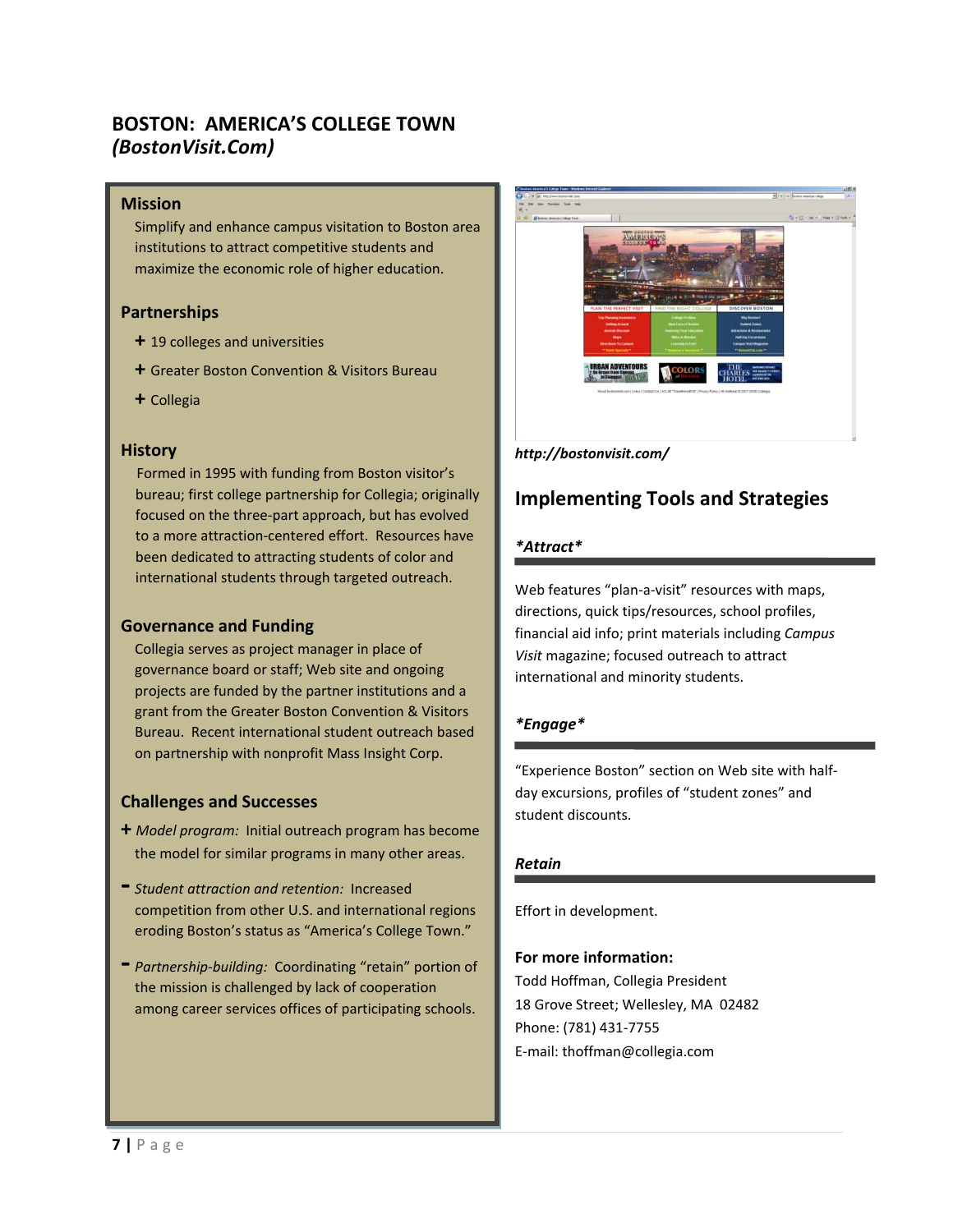## **LANCASTER COUNTY HIGHER EDUCATION WORKING GROUP (CampusCentral.Org)**

### **Mission**

Work collaboratively to encourage student interaction and engagement with the Lancaster community to lay groundwork for student retention post‐graduation.

### **Partnerships**

- **+** 9 colleges and universities
- **+** 4 community sponsors
- **+** Collegia (*no longer contracted)*

### **History**

Working group and outreach program both began in 2005 as a gathering of college presidents who were inspired by the Campus Philly project, launching a Web site in partnership with Collegia. The group recently decided not to renew its relationship with Collegia and has hired a local Web company to maintain their site.

## **Governance and Funding**

Governance board of school presidents meets quarterly; supported by full‐time executive director; enrollment‐based member fees and community sponsors support \$100,000 budget.

## **Challenges and Successes**

- **+** *Student events*: Events sponsored through community partnerships, including First Fridays at area galleries, have become highly popular with students.
- **‐** *Leadership:* With <sup>a</sup> new director every year, organization has been challenged to find a consistent organizational structure that works.
- **‐** *Student retention:* Students perceive <sup>a</sup> dearth of job opportunities in the region, with competition including such major markets as New York, Philadelphia and Washington DC.



### *http://campuscentral.org*

## **Implementing Tools and Strategies**

### *Attract*

Web features links to schools, lodging, travel and attraction information for planning campus visits.

## *\*Engage\**

Vast online listings of entertainment, dining, shopping; student discounts to regional attractions; community partnerships to sponsor small events, including First Fridays, where more than 60 art galleries and shops in downtown Lancaster offer students free admission and extended hours .

### *Retain*

"Choose Lancaster" section on Web site with regional data and links to employment listings.

### **For more information:**

Allison Strauss, Director, Campus Central P.O. Box 3003; Lancaster, PA 17604 Phone: (717) 291‐3889; E‐mail: fstrauss@fandm.edu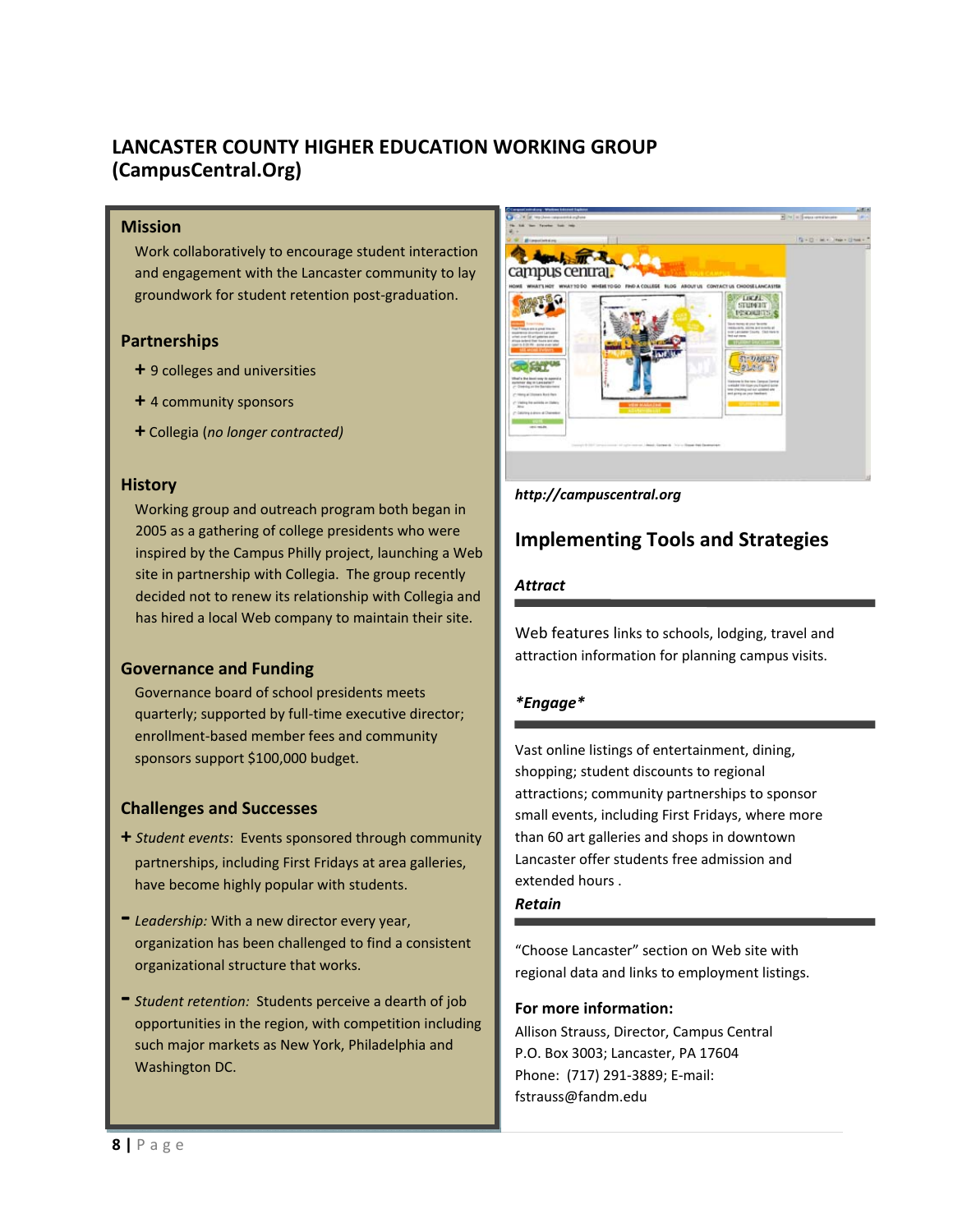## **NORTHEASTERN OHIO COUNCIL ON HIGHER EDUCATION (College360.Org)** *Akron and Cleveland, OH*

#### **Mission**

*NOCHE:* Leverage member institution assets for the regional economy; support projects that build professional development and community outreach for member schools; facilitate research and technology transfer in region. *College360:* Increase the region's supply of college‐educated workers by defining a series of messages and implementing activities that brand Northeast Ohio as a premier destination for "learning, living and working."

#### **Partnerships**

#### *NOCHE*

- **+** 26 colleges and universities
- **+** 29 corporate and foundation funding partners

#### *College360*

- **+** 15 colleges and universities
- **+** Foundations and corporations
- **+** Collegia *(no longer contracted)*

#### **History**

NOCHE was founded in 1951 as an academic consortium for Cuyahoga County; group's geographic scope expanded to 13 counties in 1995. NOCHE joined with Collegia and other regional partners to launch the College360 outreach effort in 2005; College360 is a four‐year, \$5 million effort supported by NOCHE, participating schools and regional partners.

#### **Governance and Funding**

NOCHE board membership includes 26 presidents and 25 elected public trustees providing insight on key regional issues; NOCHE supported by six full-time staff, with Collegia overseeing College360; enrollment‐based membership fees support NOCHE's budget, with nearly half of annual funds provided by 29 foundations and corporations.

#### **Challenges and Successes**

- **+** *Private sector partnerships*: NOCHE considers itself one of few groups that successfully fosters dialogue between the higher education and business communities, leading to improved academic programming and student opportunities outside the classroom.
- **‐** *Governance*: Quarterly presidents' meetings are vital but



*http://college360.org; http://noche.org*

## **Implementing Tools and Strategies**  *\*Attract\**

College360 features "plan‐a‐visit" information, guide to area colleges and *Campus Visit* magazine; NOCHE's College Caravan program sends admissions reps to area high schools. *\*Engage\**

College360 "play" and "explore" sections feature events calendars, student discounts, NEO Student Zones, community service opportunities.

### *\*Retain\**

NOCHE offers internship service for students and businesses through ClevelandIntern.com with position listings, application administration, professional development resources and links for parents, students and employers; produces F*act Book* on regional impact of higher education.

### **For more information:**

Kacie Beck, NOCHE Office Manager; 1422 Euclid Avenue, Suite 840; Cleveland, OH 44115 Phone: (216) 420‐9200 E‐mail: kbeck@noche.org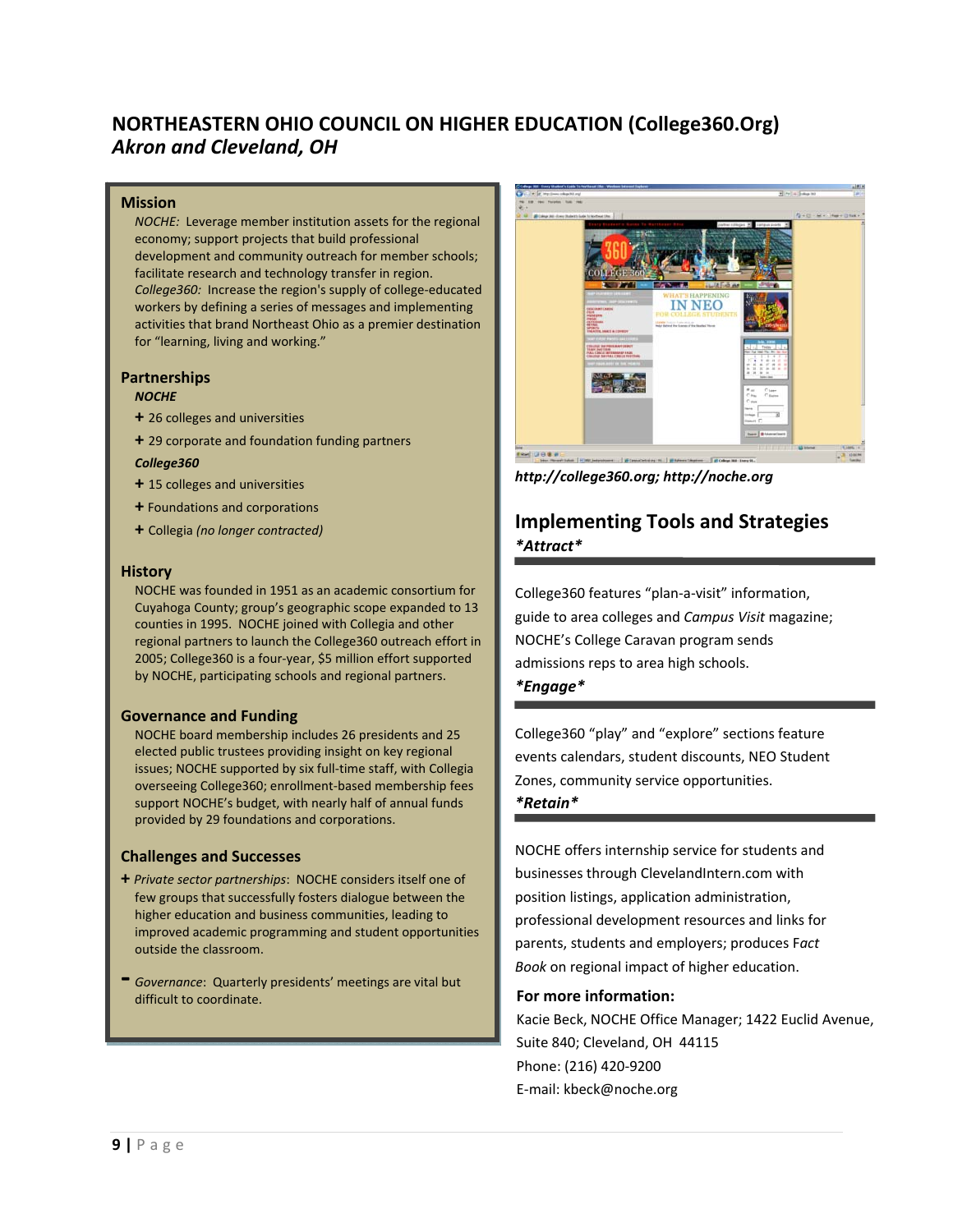## **CAMPUS PHILLY (CampusPhilly.Com and OneBigCampus.Com)**

#### **Mission**

Through partnerships with the region's higher education, business, government and civic leaders, maximize the connections between colleges, students, business, and community to leverage the economic potential of higher education in the region.

### **Partnerships**

- **+** 21 colleges and universities
- **+** 5 foundation and corporate funders and dozens of other regional partners
- **+** Collegia

#### **History**

Campus Philly represents the merger of several programs launched in the past decade to address the challenge of attracting and retaining top college students and young professionals. In 2003, as part of the Knowledge Industry Partnership, partner organizations developed pieces of a collaborative approach to student recruitment, engagement and retention. The Greater Philadelphia Tourism Marketing Corp. and Collegia promoted the region as "one big campus" for expanded enrollment; the City Commerce Department and Campus Philly worked to engage students in the local community; Innovation Philadelphia sought to connect students to internships and job opportunities.

#### **Governance and Funding**

Eight‐member governance board includes school administrators and community leaders; two full‐time staff and several paid student assistants support organization. The total annual budget is about \$1.5 million, supported by graduated fee scale for partner schools based on enrollment (\$7,500, \$15,000 \$25,000 and \$50,000). The group receives additional funding from five foundations and corporations.

### **Challenges and Successes**

- **+** *Annual Campus Philly Kick‐Off*: Continued support for the growth of the program is considered another success.
- **‐** *Engagement:* From schools at the initial stage to business community throughout, sustained involvement in the project is a major challenge.
- **‐** *Student attraction and retention:* Students perceive <sup>a</sup> lack of activity in Philadelphia compared to other major cities; safety is also a concern.



*http://campusphilly.org*; *http://onebigcampus.org*

## **Implementing Tools and Strategies**

### *\*Attract\**

OneBigCampus.Com features college profiles, "on‐ line advisor," downloadable brochures, graduate and international student portals, and trip‐ planning resources; *Campus Visit* magazine broadly distributed.

## *\*Engage\**

Campus Philly Kick‐Off festival; Web sites feature links to entertainment; student discounts; "Click" e‐newsletter for students lists social activities; Campus Philly hosts online internship fair.

## *\*Retain\**

"Click" e‐newsletter for alumni and graduate students lists career opportunities; "Philly Careers" section on CampusPhilly includes resources, networking events calendar, regional industry information and employment listings.

### **For more information:**

Jonathan Grabelle Herrmann, Executive Director; 1515 Market Street, Suite 830; Philadelphia, PA 19102; Phone: (215) 988‐1707; E‐mail: jon@campusphilly.org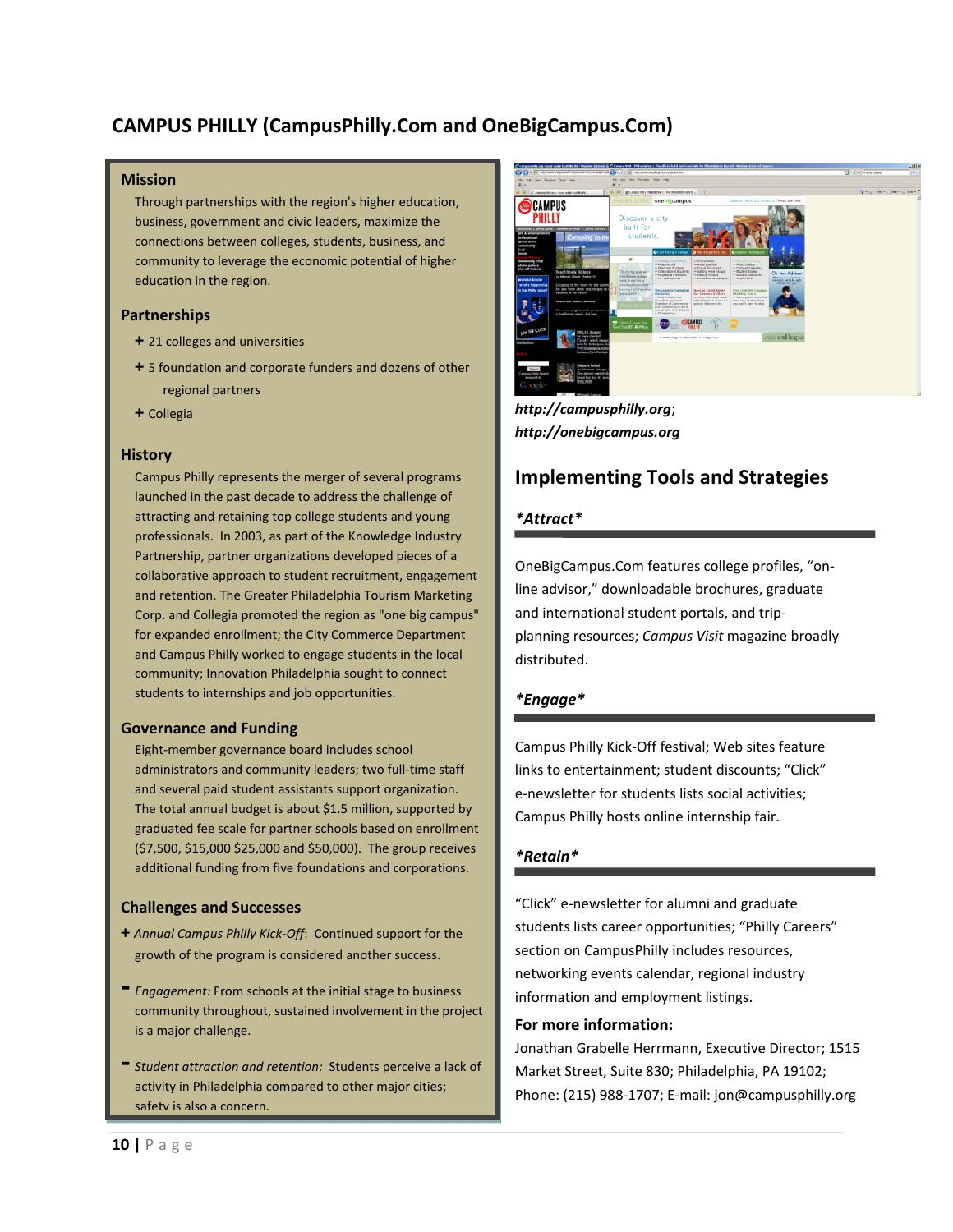## **PITTSBURGH COUNCIL ON HIGHER EDUCATION (TheCollegeCity.Com)**

### **Mission**

Share resources and information, engage in joint projects, and advocate for members on shared issues; priority is betterment of students and staff, with focus on professional development and growth.

### **Partnerships**

### *PCHE*

**+** 10 schools, by invitation

### *TheCollegeCity.Com*

- **+** 13 colleges and universities
- **+** Pittsburgh Regional Alliance
- **+** Collegia *(no longer contracted)*

### **History**

Founded in 1966 by presidents of Pittsburgh area colleges as a volunteer consortium; PCHE partnered with the Pittsburgh Regional Alliance and Collegia to launch The College City project in 2002.

## **Governance and Funding**

The 10 PCHE schools pay dues based on enrollment; College City Web site funded by 13 schools and Pittsburgh Regional Alliance; PCHE presidents' board meets quarterly; regular meetings hosted for specific academic officials or special projects.

## **Challenges and Successes**

- **+** *Student engagement:* Cross‐registration program is noted as hallmark of the organization.
- **+** *Academic representation*: PCHE membership is diverse, including large state university and highly technical schools for the arts, as well as religious and single‐sex institutions.



*http://thecollegecity.com*

## **Implementing Tools and Strategies**

### *\*Attract\**

Web site features "Plan the Perfect Visit" section, downloadable *Visit Journal*, college profiles, form to request college viewbooks, financial aid tips; *Campus Visit* magazine distributed broadly; PCHE Web site features degree finder.

## *\*Engage\**

CollegeCity.Com features entertainment links and information on student discount and half‐day trips; PCHE provides cross‐registration across PCHE member institutions; Web site offers cross‐ registration tools.

### **For more information:**

 JoAnn Burley, Executive Director 201 Wood Street, #647 Pittsburgh, PA 15222‐1912 Phone: (412) 392‐4217 E‐mail: jburley@pointpark.edu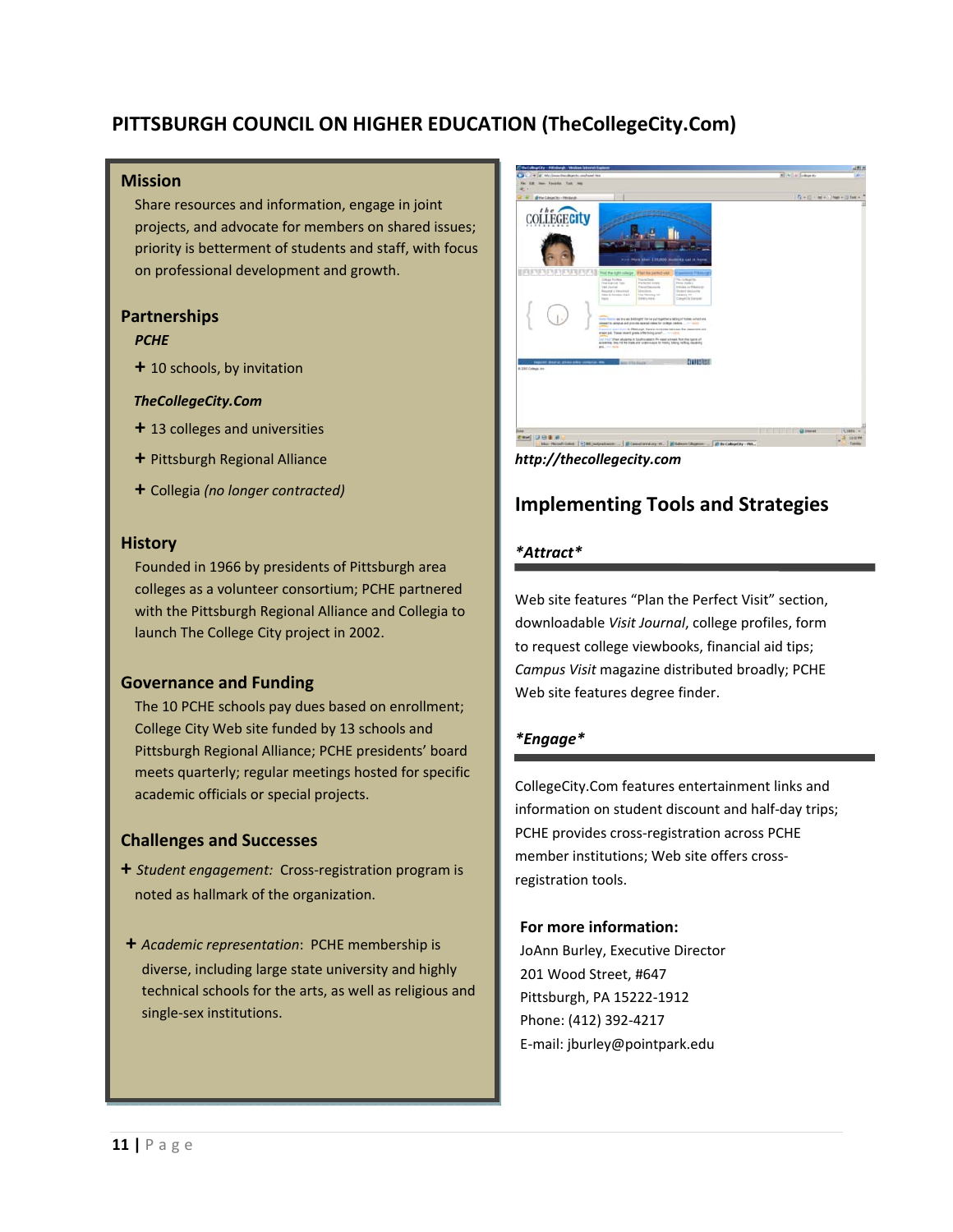## **ROCHESTER AREA COLLEGES (Biz2Edu.Com)**

#### **Mission**

To foster collective growth of educational opportunities in the Rochester area.

## **Partnerships**

- **+** 22 colleges and universities
- **+** City of Rochester, Monroe County, Rochester Business Alliance and Greater Rochester Enterprise

### **History**

RAC was established in 1970 by presidents of Rochester regional colleges. The Biz2Edu Web site project launched in 2006 after about a year of coordinating with business community and funding partners.

### **Governance and Funding**

Presidents' governing board meets quarterly; staff support is wholly volunteer‐based. Funding provided through governmental development grants, both state and federal. The Biz2Edu project initially garnered about \$95,000 in funding, \$50,000 from a senator and the rest in smaller increments from state assemblymembers.

## **Challenges and Successes**

- **+** *Founding methods:* The broad support secured to develop, launch and now maintain and grow the Biz2Edu Web site is indicative of the range of community buy‐in for the initiative.
- **‐** *Support:* RAC exists more as <sup>a</sup> virtual organization (although the presidents meet quarterly); volunteer support provided by member schools is not sufficient.



*http://thecollegecity.com*

## **Implementing Tools and Strategies**

## *\*Retain\**

Web site is business-directed, with links to co-op and internship programs, academic research expertise, available patents and technology, university start‐up companies, business incubators and customized training; site features data profiles on graduates and enrollment; community recourses include community learning opportunities, education and government services, student volunteers, lecture series, libraries and recreational facilities.

### **For more information:**

**IV. Rechnology**<br> **Charlomb Memorial Drive A. Founding Methods and Partnerships** Phone: (585) 475‐5040 Deborah Stendardi Vice President for Government and Community Affairs, One Lomb Memorial Drive Rochester, NY 14623 E‐mail: dstendardi@rit.edu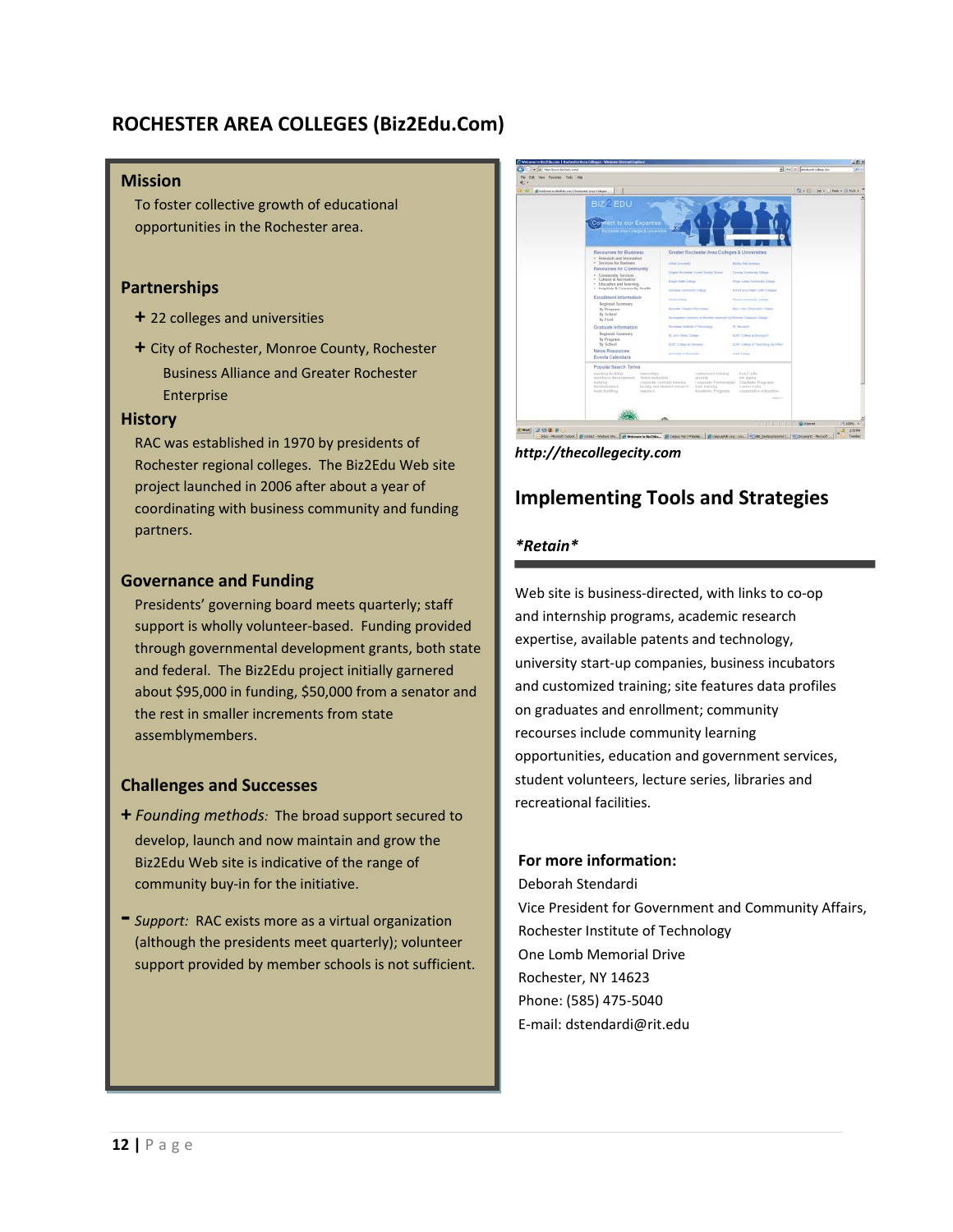# **IV. Review of Findings**

## **A. Founding Methods and Partnerships**

While sharing in the broad mission to strengthen higher education and its role in the regional economy, the seven consortia reviewed in this analysis have varied histories. Several groups – with some in operation for several decades – are guided by broad missions and have recently begun to pursue separate outreach and promotion efforts (Northeastern Ohio, Pittsburgh, Philadelphia and Rochester). Other consortia have convened with the single purpose of launching collaborative marketing campaigns (Baltimore, Boston, Lancaster County, PA).

The consortia vary in terms of rates of participation among regional schools. Northeastern Ohio's program enjoys an extremely high rate of participation—26 of the region's 28 schools partner in the outreach program, with the remaining two engaged without direct membership. Baltimore, Lancaster and Rochester all enjoy similar rates of participation. A smaller proportion of schools in the Philadelphia and Boston region engage in such efforts, with only about 20 out of 80 schools in each region participating in the respective consortium. These higher education networks also have forged partnerships with corporations, foundations,

### **Commentary and Advice:**

Give each of the three areas separate focus and resources. The greatest success comes out of a full, three‐ pronged approach.

 *~ Director, Collegia*

tourism and economic development entities, and multiple levels of government.

Each network bases its strategy on the three‐pronged, "attract‐engage‐retain" Collegia method, with each of the three focus areas emphasized to different degrees by the consortia. The three-part method emphasizes expanding the region's student population through promotion efforts, engaging that population with the community to establish meaningful ties to the region, and working deliberately to place recent graduates in the regional workforce **(Figure 1)**. Five of the seven areas studied initiated their marketing efforts through a partnership with Collegia, a private consulting firm specializing in "connecting colleges and communities."<sup>2</sup> Some regions have followed aspects of this three-part method but did not partner with Collegia (Baltimore and Rochester) **(Figure 2)**.

| Some of the      | <b>Attract</b>                     | <b>Engage</b>                | <b>Retain</b>                     |
|------------------|------------------------------------|------------------------------|-----------------------------------|
| consortia began  | Encourage greater enrollment,      | Move students from the       | Connect students and recent       |
| with equal       | including students from outside    | campus into the community    | graduates with the business       |
| emphasis on all  | the region, through reputation     | through entertainment,       | community for career placement    |
| three            | building and positive campus visit | culture, sports and career   | and to fill gaps in the knowledge |
| approaches, but  |                                    |                              |                                   |
| gradually        | experiences for students and       | opportunities to foster      | workforce. Key: Convince          |
| focused on one   | parents. Key: Market region as a   | meaningful ties to the area. | young, educated population to     |
| or two areas     | higher education destination.      | Key: Lay groundwork for      | remain after graduation.          |
| according to the |                                    | graduate retention.          |                                   |

  $2$  Only two of those five regions (Boston and Philadelphia) remain in contract as of July 2008.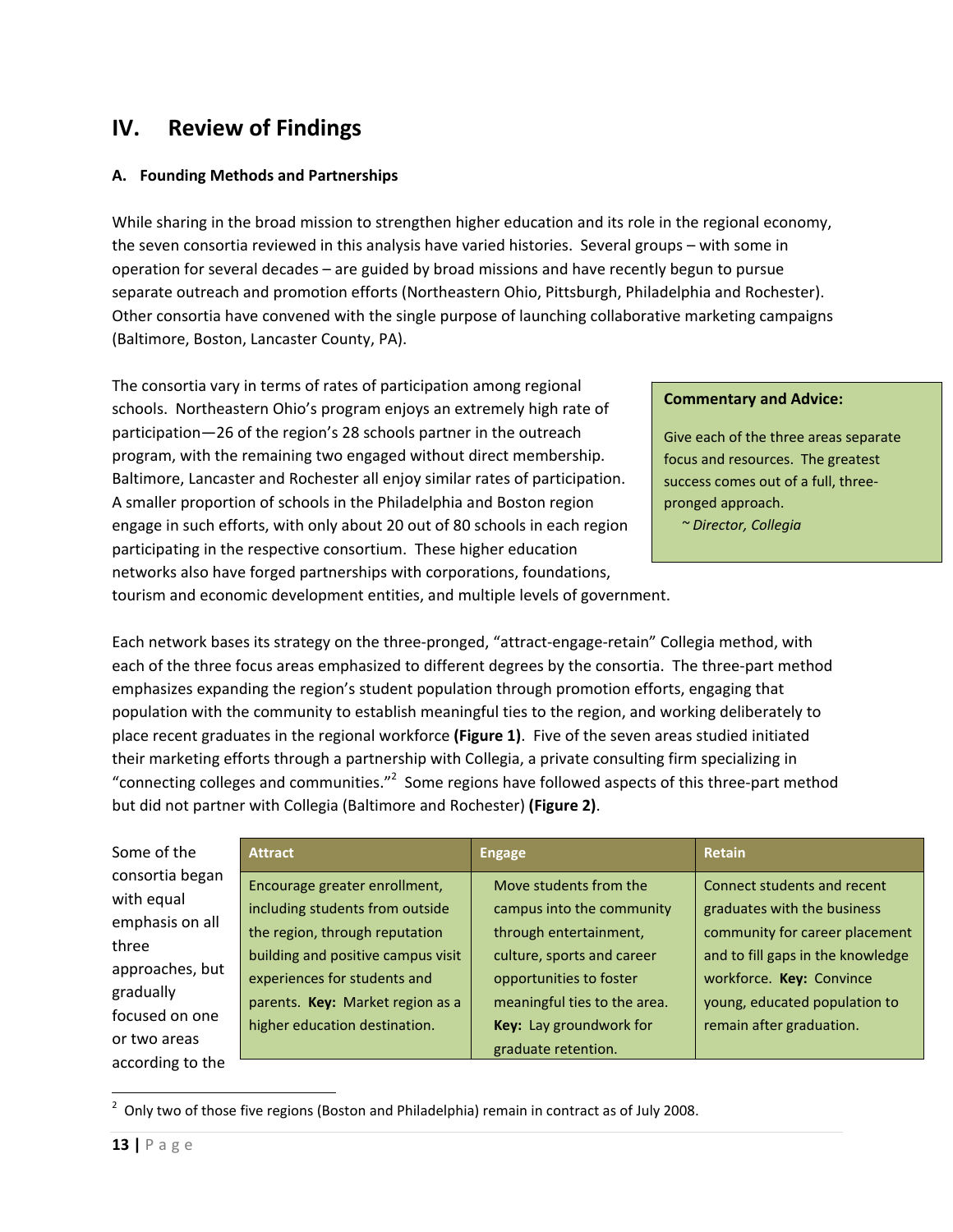mission and goals of the organization. For instance, Boston's primary focus is on attracting students to the region by marketing enhanced campus visits for parents and students, with this consortia's primary partner the Greater Boston Convention & Visitors Bureau. Lancaster, on the other hand, through CampusCentral.org, emphasizes student‐community interaction as a foundation for retaining graduates.

| <b>Higher Education</b><br><b>Network</b>                                                                                       | <b>History</b>                                                                                                                                                                                         | <b>Mission</b>                                                                                                                                                                      | <b>Partnerships</b>                                                                                                                  | Focus<br>Areas                |
|---------------------------------------------------------------------------------------------------------------------------------|--------------------------------------------------------------------------------------------------------------------------------------------------------------------------------------------------------|-------------------------------------------------------------------------------------------------------------------------------------------------------------------------------------|--------------------------------------------------------------------------------------------------------------------------------------|-------------------------------|
| <b>Baltimore</b><br>Collegetown<br>BaltimoreCollegetown.<br>Org                                                                 | Founded in 1995 as loose peer<br>network for local administrators;<br>evolved to highly organized<br>marketing, public policy and<br>development body                                                  | Enhance academics, attract<br>students, provide<br>professional development,<br>share resources, promote<br>economic impact of higher<br>education and provide<br>community service | 16 schools; seven<br>foundations and<br>corporate partners                                                                           | Attract,<br><b>Engage</b>     |
| <b>Boston: America's</b><br><b>College Town</b><br>BostonVisit.Com                                                              | Initiated in 1995 as partnership<br>between Collegia and 19<br>institutions (Collegia's first such<br>program)                                                                                         | Streamline and improve the<br>experience of campus visits<br>to attract top students and<br>maximize economic<br>benefits of higher<br>education in the region                      | 19 schools; visitor's<br>bureau; Collegia<br>(contract ongoing)                                                                      | Attract,<br><b>Engage</b>     |
| <b>Lancaster County</b><br><b>Higher Education</b><br><b>Working Group and</b><br><b>CampusCentral.Org</b>                      | Working group of college<br>presidents formed in 2005 to<br>launch outreach program<br>(CampusCentral) with Collegia                                                                                   | <b>Encourage student</b><br>interaction with Lancaster<br>community; promote<br>region as prime post-<br>college destination                                                        | Nine schools, with four<br>community partners;<br>Collegia                                                                           | <b>Engage</b>                 |
| <b>Northeastern Ohio</b><br><b>Council on Higher</b><br><b>Education (NOCHE)</b><br>and College360.Org<br>(Akron/Cleveland, OH) | Founded in 1951 as academic<br>consortium; contracted with<br>Collegia in 2003 to launch<br>promotion and outreach efforts                                                                             | Public policy advocacy,<br>information-sharing, joint<br>project coordination,<br>research funding and<br>technology transfer                                                       | NOCHE: 26 schools;<br>29 community<br>partners; College360:<br>15 schools, community<br>partners, Collegia (no<br>longer contracted) | Attract,<br>Engage,<br>Retain |
| <b>Campus Philly</b><br>CampusPhilly.Com and<br>OneBigCampus.Com                                                                | KIP began in late 1990s as<br>education leaders convened to<br>discuss role of higher education;<br>In 2003, KIP, tourism, marketing,<br>public sector leaders and Collegia<br>initiated Campus Philly | Maximize the connections<br>between colleges, students,<br>business, and communities<br>to leverage the economic<br>potential of higher<br>education in the region                  | 21 schools; five<br>foundations and<br>corporations; Collegia<br>(contract ongoing)                                                  | Attract,<br>Engage,<br>Retain |
| <b>Pittsburgh Council on</b><br><b>Higher Education</b><br>(PCHE) and<br><b>TheCollegeCity.Com</b>                              | Founded in 1966 by Pittsburgh<br>area college presidents; PCHE<br>engaged Collegia and regional<br>partners to launch College City<br>effort in 2002                                                   | Work for betterment of<br>students and staff by<br>sharing resources,<br>partnering on projects and<br>representing mutual<br>interests of member<br>institutions                   | PCHE: 10 schools;<br>College City: 13<br>schools, Pittsburgh<br>Regional Alliance,<br><b>PCHE and Collegia</b><br>(contract ongoing) | Attract,<br><b>Engage</b>     |
| <b>Rochester Area</b><br>Colleges (RAC) and<br>Biz2Edu.Com                                                                      | Regional college presidents<br>established RAC in 1970; Biz2Edu<br>Web site launched in 2006 to<br>engage business community                                                                           | Foster collective growth of<br>educational opportunities<br>in Rochester area                                                                                                       | 22 schools, with broad<br>industry and public<br>sector partnerships;<br>state, federal support                                      | Retain                        |

### **Figure 2** Overview of Consortia Founding Strategies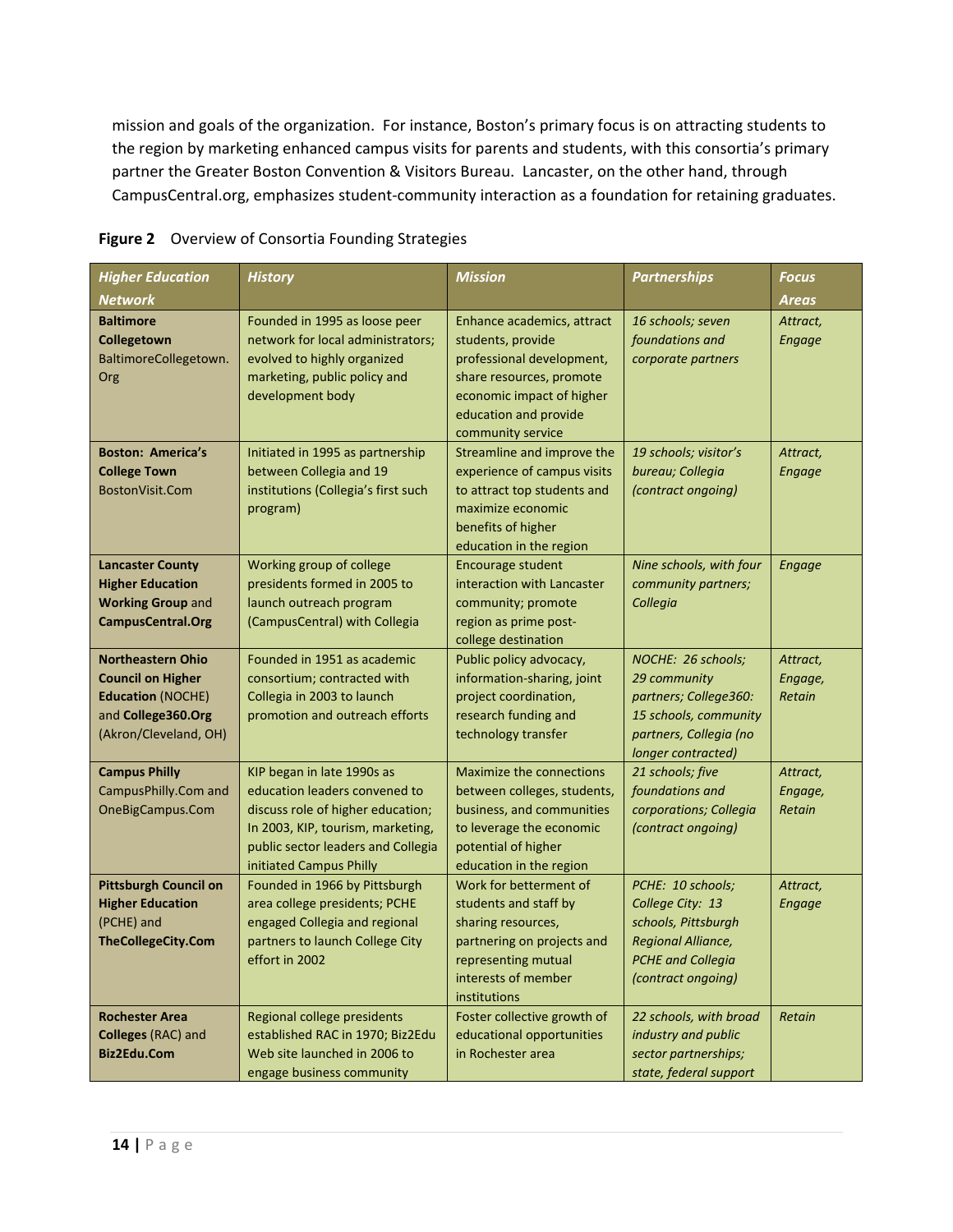### **B. Financial Resources**

With extensive Web sites, publications, research and information maintenance, and in some cases paid administrative staff, establishing a sustainable base of funding is critical to the effectiveness of these higher education consortia. Budgets for networks reviewed in this study range from \$100,000 in Lancaster, a small program joining nine schools, to \$1.5 million for Philadelphia, which works with 21 schools, supports a paid staff and sponsors a major event<sup>3</sup> (Figure 3).

#### **Commentary and Advice:**

A budget of \$250,000‐\$500,000 is typically required to effectively implement the three‐pronged attract‐ engage‐retain approach.

*~ Director, Collegia* 

For all but one of the regions studied (Rochester), membership fees paid by participating schools constitute the largest share of consortia budgets. Four networks determine fees by a sliding‐scale system based on student enrollment (Lancaster, Northeastern Ohio, Philadelphia and Pittsburgh). $4$ Baltimore levies a flat fee for participating schools, while schools using the student transportation service are charged an additional fee. All but one region studied (Pittsburgh) receives at least part of its funding from grants by government, corporate sponsors, foundations, regional

economic organizations or other contributors. In fact, these partners contribute half of the budget in Northeastern Ohio and are the only source of Rochester's funding.

| <b>Higher Education Network</b>     | <b>Budget</b>               | <b>Membership fees</b>               | <b>Other funding sources</b>                    |
|-------------------------------------|-----------------------------|--------------------------------------|-------------------------------------------------|
| <b>Baltimore Collegetown</b>        | \$350,000 for staff,        | Flat fee for 16 member schools;      | Seven foundations and corporate                 |
| BaltimoreCollegetown.Org            | operations; \$400,000 for   | student shuttle supported by seven   | partners provide project-specific               |
|                                     | shuttle                     | participating schools                | support                                         |
| <b>Boston: America's College</b>    | <b>NA</b>                   | 19 schools support Web site through  | <b>Greater Boston Convention &amp; Visitors</b> |
| <b>Town</b>                         |                             | flat fee paid to Collegia            | <b>Bureau</b>                                   |
| BostonVisit.Com                     |                             |                                      |                                                 |
| <b>Lancaster County Higher</b>      | \$100,000                   | Nine schools pay dues on             | Four community sponsors                         |
| <b>Education Working Group</b>      |                             | enrollment-based sliding-scale       |                                                 |
| and CampusCentral.Org               |                             |                                      |                                                 |
| <b>Northeastern Ohio Council on</b> | \$500,000                   | 26 schools pay dues on enrollment-   | 29 community partners fund half of              |
| <b>Higher Education (NOCHE)</b>     |                             | based sliding-scale                  | NOCHE budget; College 360 is a four-            |
| and College360.Org                  |                             |                                      | year, \$5 million effort supported by           |
| (Akron/Cleveland, OH)               |                             |                                      | NOCHE, schools and regional partners            |
| <b>Campus Philly</b>                | \$1.5 million               | 21 schools pay dues on sliding-scale | Five foundations and corporations               |
| CampusPhilly.Com and                |                             | based on enrollment                  |                                                 |
| OneBigCampus.Com                    |                             |                                      |                                                 |
| <b>Pittsburgh Council on Higher</b> | <b>NA</b>                   | 10 schools pay enrollment-based      | College City Web site funded by 13              |
| <b>Education</b> (PCHE) and         |                             | dues to PCHE                         | schools and Pittsburgh Regional                 |
| <b>TheCollegeCity.Com</b>           |                             |                                      | Alliance                                        |
| <b>Rochester Area Colleges</b>      | \$95,000 grant to build     | <b>None</b>                          | Business, local/state government                |
| (RAC) and Biz2Edu.Com               | site; \$50,000 for year two |                                      | provided start-up and year-two grants           |

### **Figure 3** Summary of Consortia Financial Support

 $3$  Two consortia in Boston and Pittsburgh did not provide annual budget information.

 $4$  Philadelphia formerly used a flat-rate system, but directors found that this method generated insufficient

funding. After the sliding-fee scale was introduced, a number of schools left the organization entirely.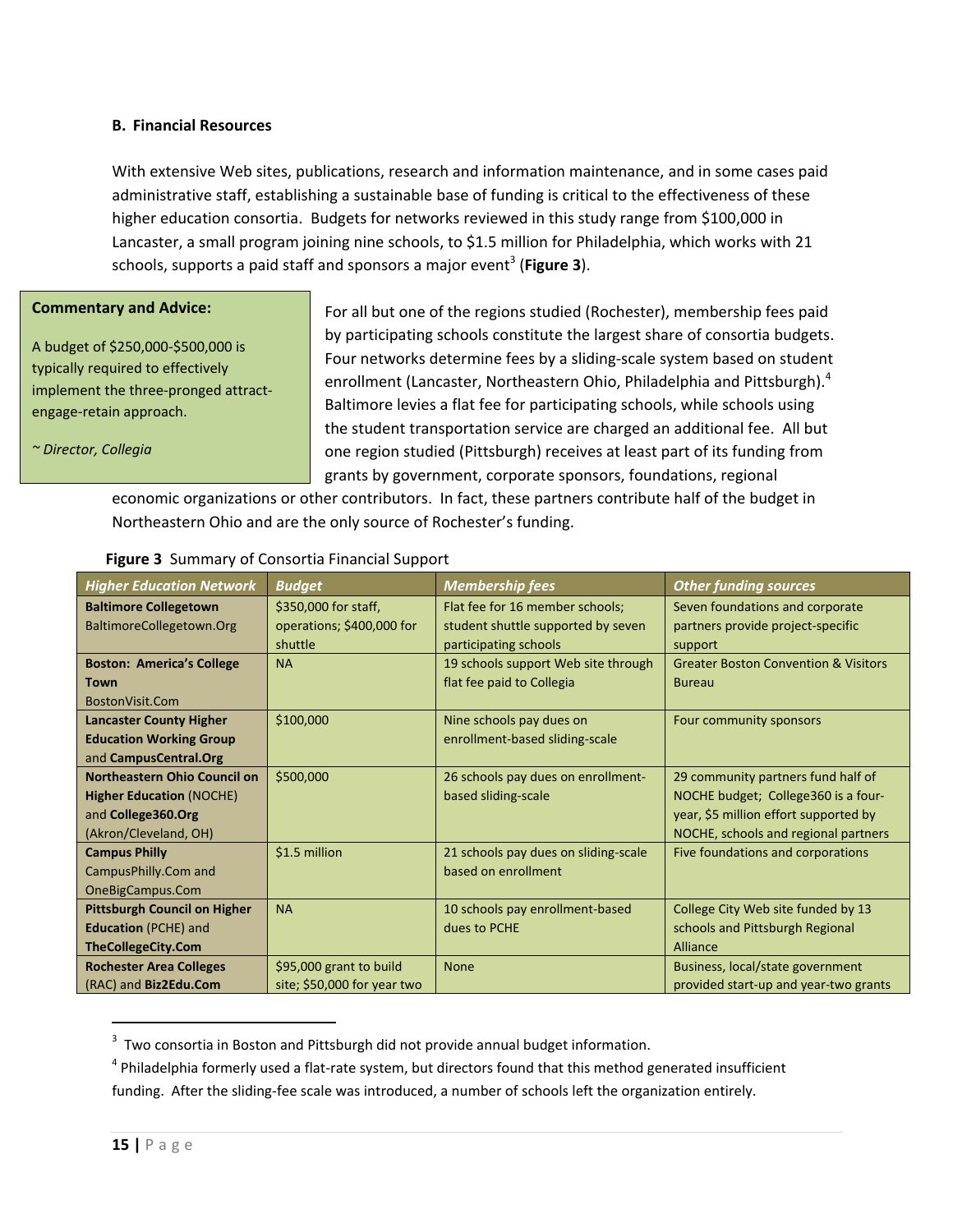### **C. Governance**

The consortia's approaches to governance fall into two categories: pure presidents' councils (Baltimore, Lancaster, Pittsburgh and Rochester) and mixed boards of directors that include community and business leaders (Northeastern Ohio and Philadelphia) (**Figure 4**). Several consortia also convene subcommittees for special groups (chief financial officers, financial aid administrators) or projects (transportation, marketing and public relations). Boston's effort is overseen by Collegia, which is under contract with participating schools, in partnership with the visitor's bureau; there is no governance board or staff for this effort.

Consortia governing boards vary in size. Northeastern Ohio's 51‐member board includes presidents of all 26 member schools and 25 community representatives. By contrast, Campus Philly, the largest higher education network by budget size, is steered by an eight-person board of directors, three of

which are community representatives. The presidents of all consortium‐member schools in Baltimore, Rochester and Lancaster sit on the respective governing boards.

Generally, consortia governing boards convene on a quarterly basis, with subcommittees for special groups or projects meeting separately. E‐mail communications between meetings help keep board members up‐to‐date.

Consortia with mixed boards point to enhanced collaboration between business and education, two sectors that often struggle to communicate. For instance, the Northeastern Ohio Council on Higher Education cites its cross‐sector representation as one of its greatest successes, with each sector able to more effectively respond to the needs of the other. Campus Philly's organization embodies, and relies upon, partnerships across the region's higher education, business and government sectors, as well as civic leaders.

#### **Commentary and Advice:**

Cooperation across schools is enhanced by a board representing all levels of academia; engaging the business community is critical, but can be a challenge for college administrators, who often do not have much interaction with this sector.

 *~ Director, Baltimore Collegetown*

It can be difficult to gather college presidents; arranging speakers and other compelling programs can boost attendance at quarterly meetings; contacts with administrators' senior staff can help move forward goals in timely manner. *~ NOCHE Staff*

Sustaining involvement of schools and business partners past initial stages of the project is a key challenge; engage all stakeholders, including students, in the planning phase. *~ Director, Campus Philly*

In order for a program to be successful, one school cannot be seen as the driver. *~ Director, Collegia*

Even pure presidents' councils engage community and business leaders in strategic development, however. For instance, the Rochester consortium's strong ties with the business community, especially economic development agencies, helped to plan, fund and implement its Biz2Edu Web site. Baltimore responded to the needs of the business community by adding employment and internship listings to its Collegetown Web site. At the same time, some consortia leaders cite college administrators' general lack of interaction with the business community as a challenge in establishing strong partnerships with this sector.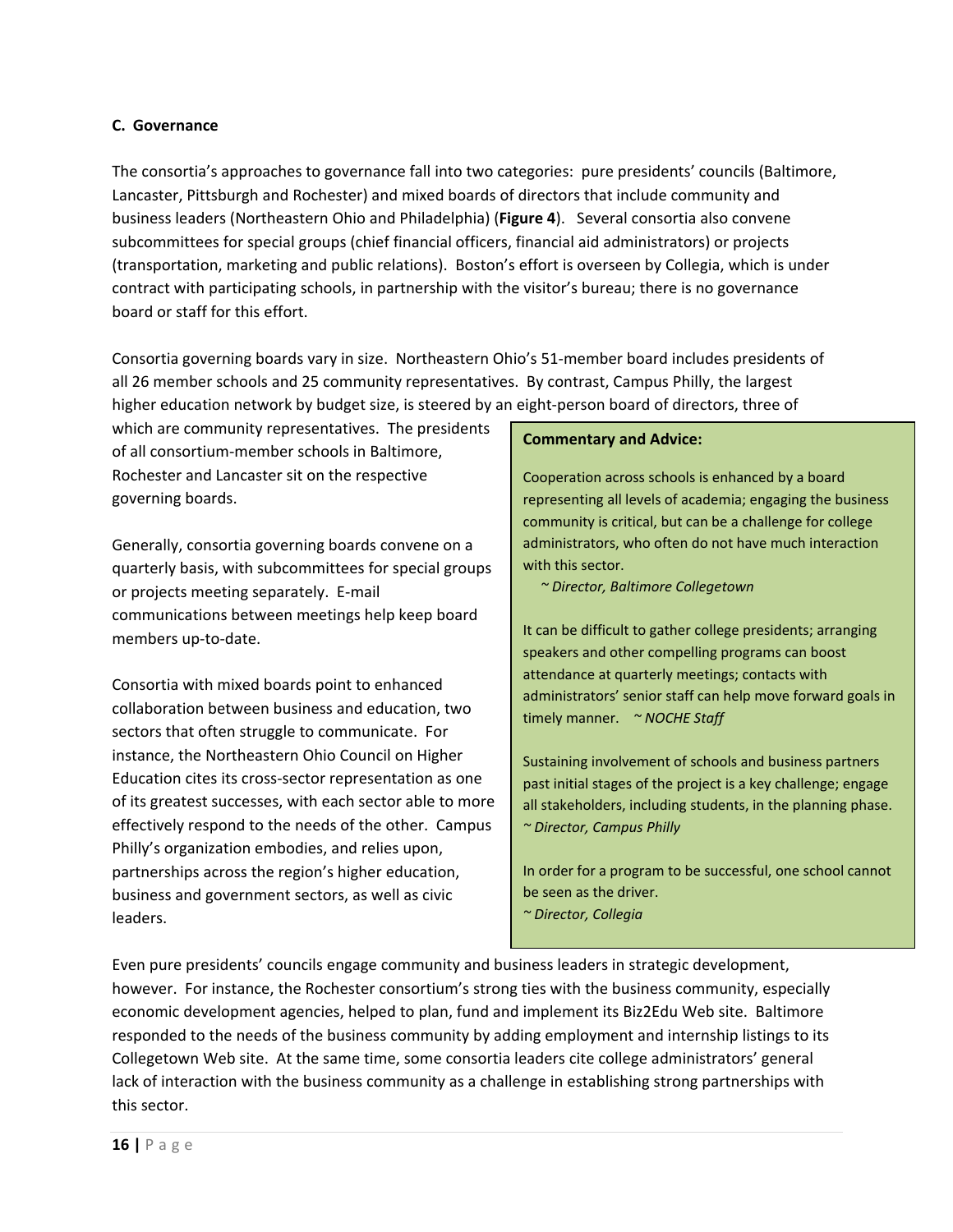All consortia reviewed for this study have some form of ongoing staff support dedicated to administration and program management, including Web site maintenance, development and production of marketing materials and other coordination of other services. Five networks directly employ staff, while Collegia, under contract with Boston schools, manages the America's College Town Web site. Rochester schools volunteer staff to maintain Biz2Edu, though this has been cited as inadequate. These findings suggest that a dedicated staff—even if small—is essential to growing a sustainable outreach program.

| <b>Higher Education</b><br><b>Network</b>                          | <b>Governance Board</b>                                                        | <b>Staff</b>                                                  | <b>Notes</b>                                                                      |
|--------------------------------------------------------------------|--------------------------------------------------------------------------------|---------------------------------------------------------------|-----------------------------------------------------------------------------------|
| <b>Baltimore Collegetown</b>                                       | Board of one VP or higher                                                      | Three full-time employees                                     | College presidents meet once a                                                    |
| BaltimoreCollegetown.Org                                           | from each institution                                                          |                                                               | year to provide strategic                                                         |
|                                                                    | (appointed by president for                                                    |                                                               | direction to board                                                                |
|                                                                    | three-year term); meets five                                                   |                                                               |                                                                                   |
|                                                                    | times per year;                                                                |                                                               |                                                                                   |
|                                                                    | subcommittees meet                                                             |                                                               |                                                                                   |
| <b>Boston: America's College</b>                                   | separately on joint projects                                                   |                                                               |                                                                                   |
| Town                                                               | No governing board; Collegia under contract to manage and<br>maintain Web site |                                                               | <b>Effort was initiated by Greater</b><br><b>Boston Convention &amp; Visitors</b> |
| BostonVisit.Com                                                    |                                                                                |                                                               | <b>Bureau to focus on attracting</b>                                              |
|                                                                    |                                                                                |                                                               | students to Boston colleges                                                       |
| <b>Lancaster County Higher</b>                                     | Presidents' board meets                                                        | One full-time executive director                              |                                                                                   |
| <b>Education Working Group</b>                                     | quarterly; regular meetings                                                    | for CampusCentral                                             |                                                                                   |
| and CampusCentral.Org                                              | hosted for specific academic                                                   |                                                               |                                                                                   |
|                                                                    | officials or special projects.                                                 |                                                               |                                                                                   |
| <b>Northeastern Ohio Council</b><br>on Higher Education            | Board includes 26 member<br>presidents and 25 public                           | Six full-time employees (exec. dir.,<br>two program managers, | Meetings feature guest<br>speakers; executive committee                           |
| (NOCHE) and College360.Org                                         | trustees representing                                                          | development director, office                                  | and other ad hoc groups meet                                                      |
| (Akron/Cleveland, OH)                                              | business community; meets                                                      | manager, program assistant)                                   | regularly                                                                         |
|                                                                    | quarterly                                                                      |                                                               |                                                                                   |
| <b>Campus Philly</b>                                               | Campus Philly's eight-                                                         | Campus Philly employs two full-                               | <b>Engagement of business and</b>                                                 |
| CampusPhilly.Com and                                               | member board includes                                                          | time staff with many assistants,                              | community leaders represented                                                     |
| OneBigCampus.Com                                                   | school administrators and                                                      | including paid students                                       | in launch of Campus Philly                                                        |
|                                                                    | community leaders<br>Presidents' board meets                                   |                                                               |                                                                                   |
| <b>Pittsburgh Council on Higher</b><br><b>Education</b> (PCHE) and | quarterly; regular meetings                                                    | <b>Staff employed by PCHE</b>                                 |                                                                                   |
| <b>TheCollegeCity.Com</b>                                          | hosted for specific academic                                                   |                                                               |                                                                                   |
|                                                                    | officials or special projects.                                                 |                                                               |                                                                                   |
| <b>Rochester Area Colleges</b>                                     | Presidents' board meets                                                        | None; some staff support                                      | Project leader notes challenges                                                   |
| (RAC) and Biz2Edu.Com                                              | quarterly; regular meetings                                                    | volunteered by colleges                                       | in organization and achieving                                                     |
|                                                                    | hosted for specific academic                                                   |                                                               | goals due to volunteer-based                                                      |
|                                                                    | officials or special projects.                                                 |                                                               | program                                                                           |

### **Figure 4** Summary of Consortia Governance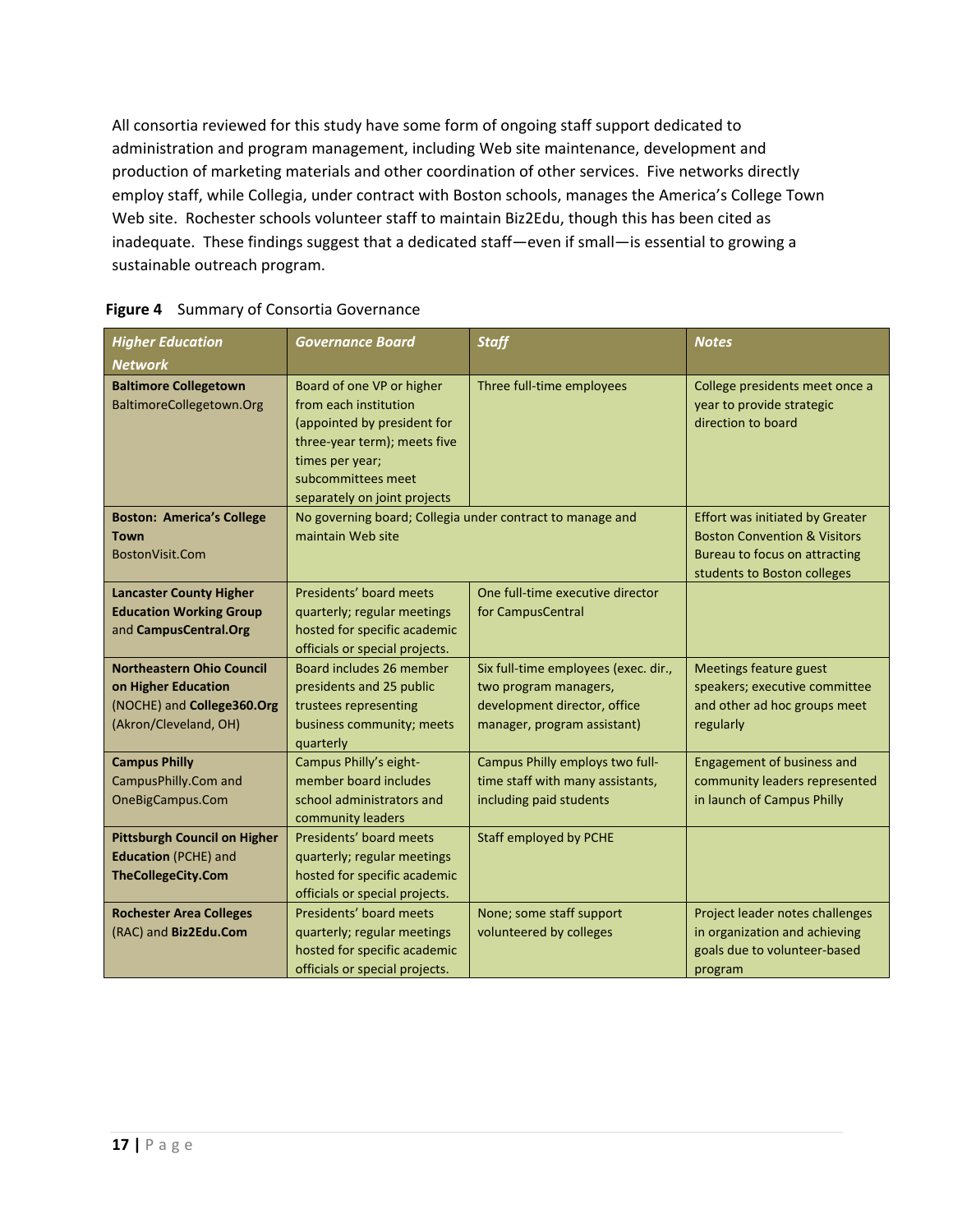### **D. Implementation Tools and Strategies**

To effectively implement the attract‐engage‐retain approach, the consortia employ a range of strategies and tools. Strategies to attract students include promoting the schools' academic strengths and diversity of offerings, and providing resources to encourage and enhance campus visits. Cross‐ registration programs, community events, centralized activity listings and transportation services are applied to engage students. Retain tools include employment listings, streamlined career services, career building resources and connections to the business community.

In terms of scope, Philadelphia employs the broadest array of implementation tools and strategies, including a comprehensive, multi‐audience Web site, an annual music and arts festival, an e‐newsletter and printed outreach publications. On the other end of the spectrum, Rochester maintains a Web site limited to connecting the business community with academic resources. Regardless of budget size or focus area, each effort has as its centerpiece a Web site that centralizes access to information about higher education in the region. These sites serve as an information hub for audiences including prospective students, parents, guidance counselors, current students, recent graduates, businesses and the community at large. The following more closely reviews the higher education networks' approaches to attracting, engaging and retaining students.

Attract. "Attract" efforts are geared to prospective students, parents and guidance counselors, with all but two higher education networks (Rochester and Lancaster) including this focus area in their approach (**Figure 6**). Key to drawing prospective students – and appealing to parents and guidance counselors – is providing convenient, centralized access to information on educational opportunities as well as resources to plan campus visits. For instance, several Web sites include school profiles, dynamic search tools for degree offerings, downloadable materials and brochure and information request forms. Information on campus visitation schedules, admission office contacts, transportation, lodging, entertainment and itinerary planning are also provided. The goal is to ensure students and their parents have a convenient, full campus visit experience that includes broad exposure to the region's higher education offerings and quality‐of‐life amenities. To increase Web traffic and enhance student attraction efforts, most regions (all but

### **Key Challenges:**

Negative impressions of the urban core and the lack of a national image of Baltimore as a college town challenge efforts to attract students.

 *~ Director, Baltimore Collegetown*

Attempts to engage Philadelphia‐area students in the broader community must combat student perceptions that the city "lacks excitement" and is unsafe. *~ Director of Policy and Development, Campus Philly*

Rochester) produce printed promotional materials. Those regions that have contracted with Collegia distribute a *Campus Visit* magazine with college profiles, extensive travel information and highlights of regional attractions. Baltimore Collegetown has a variety of branded materials that are sent to students and parents upon request or with application packets.

*Engage.* Facilitating diverse, fulfilling off‐campus experiences that establish meaningful student ties to the community can lay the groundwork for graduate retention. Efforts to engage students with the surrounding community range from promoting dining, shopping, cultural and nightlife amenities to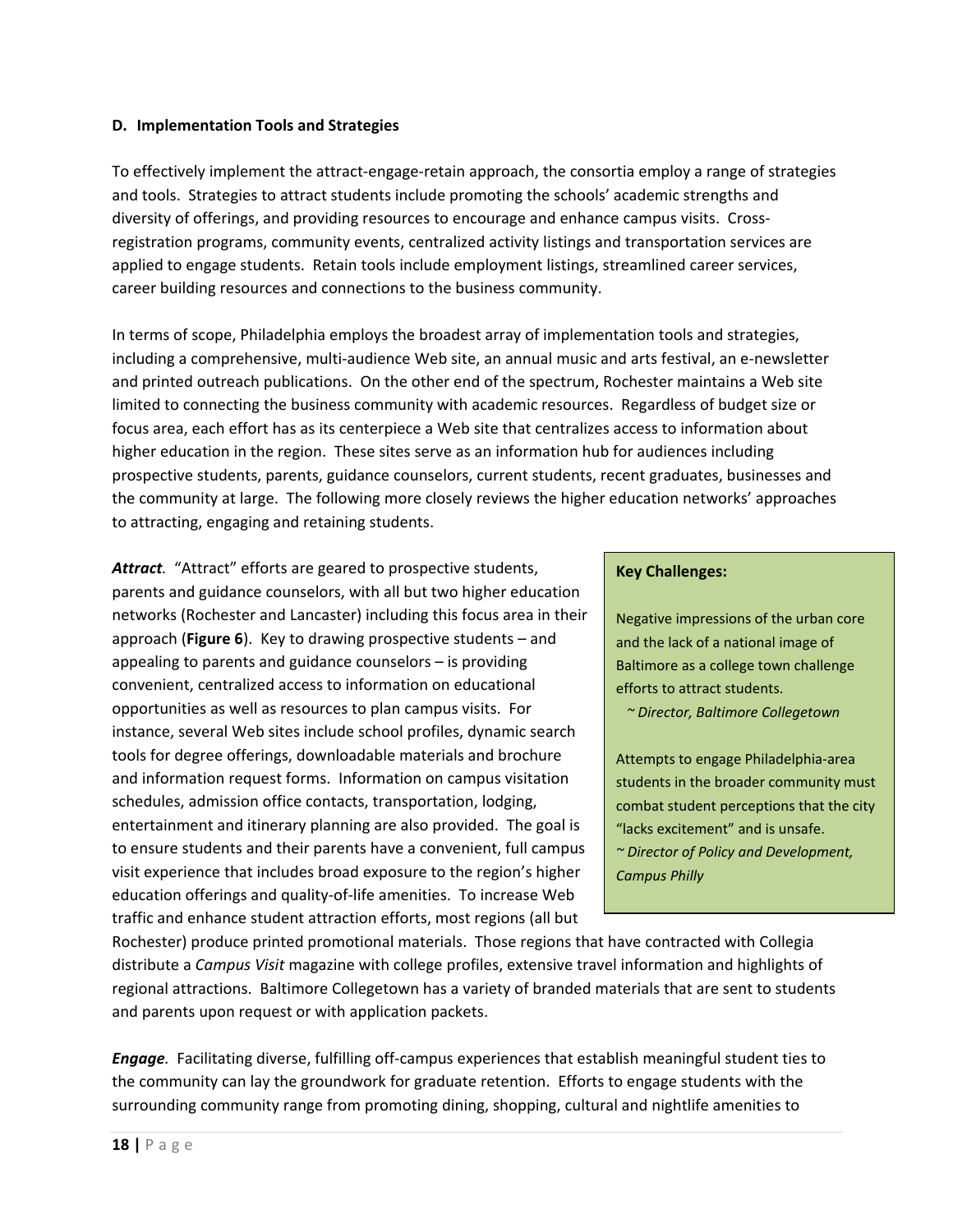connecting students to community service and career‐building opportunities. Specifically, consortia Web sites feature events calendars, regional excursion planning tools, transportation information, and listings and links for volunteer, community service and internship opportunities. Some regions, including Philadelphia, Baltimore and Northeastern Ohio, distribute e‐newsletters with information on key regional happenings. Many consortia partner with regional attractions to offer student discounts. Baltimore's and Pittsburgh's cross‐registration programs allow students to experience other colleges and universities in the region by enrolling in courses not offered at their own institution.

Direct event sponsorship is a strategy employed by some regions. The Campus Philly Kick‐Off, the largest such event, includes a music festival, arts, cultural and sporting events, and a community table fair. Lancaster attempted a similar event in its first year, but determined the investment was not worthwhile, and has since scaled back to smaller events. Its First Friday series – in which downtown art galleries open their doors for free to college students on the first Friday of each month and also provide cocktails, food and music – has been a success, with gallery owners noticing a significant increase in student attendance since the series began. Baltimore is the only region that has coordinated a transportation system to allow students to explore the area. Seven schools participate in a student shuttle that links outlying campuses with the revived downtown district. This is considered one of the greatest successes of that organization, with annual ridership growing to 75,000 in 2007. The shuttle system also supports Baltimore's cross-registration program by transporting students between campuses.

**Retain**. Though a focus area for only three of the higher education consortia reviewed in this study, graduate retention can be a measure of the cumulative success of the attract-engage-retain approach. Effectively transitioning graduates into the regional workforce requires communication between business and education. The consortia accomplish this by providing students with convenient, comprehensive access to employment listings and post-graduate living information, while linking businesses to the full range of academic resources, including graduate placement, technology development and research areas. Perhaps the most sophisticated "retain" tool is featured on Campus Philly's Web site: the "Philly Careers" section is tailored for student, business and university users. Businesses can search for talent or view tips for designing an internship program, while students can access advice to build professional skills and their resume, view a calendar of networking events, learn about regional industries, and search for employment opportunities. Rochester's Biz2Edu Web site is oriented toward businesses, with links to university and college resources such as new graduates, campus recruiting, research centers, business incubators, customized training and career placement offices. Other resources offered by the consortia include profiles of regional neighborhoods and cost‐of‐ living and salary information.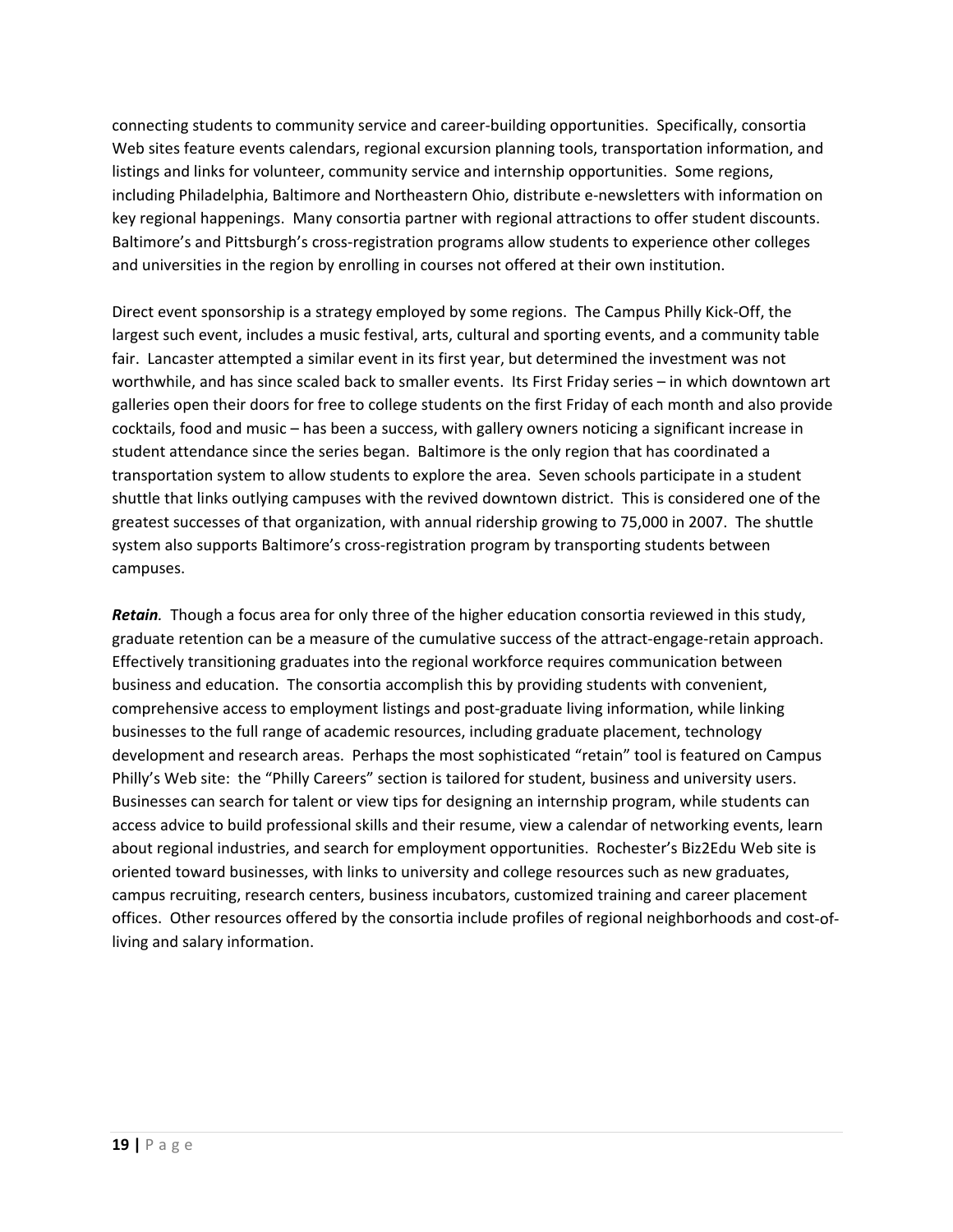# **V. Recommendations**

The Western New York Consortium of Higher Education has established a strong platform for success since convening in 1967 to discuss and act upon shared challenges. However, in light of this review of consortia in other thriving knowledge regions, Western New York's network has the potential to do more for higher education and the regional economy. The following recommendations reflect findings of this best practices report and analysis in the context of the consortium's mission and goals, as well as the focus of Western New York's leadership on advancing higher education in the regional economy.

## **A. Founding Methods and Partnerships**

- *Clearly define the consortium's goals and mission at the outset, before structuring strategies and implementation programs; evaluate whether the consortium will focus on all or parts of the attract‐engage‐retain approach.*
- *Formulate mission with buy‐in from a cross‐section of higher education institutions and students, as well as public and private sector partners if relevant to goals and mission.*
- *Build the consortium's mission into regional higher education branding and economic development strategies that engage a broad range of community partnerships, if applicable.*

Directors of the higher education networks reviewed in this study almost uniformly advise that the first priority in organizing a collaborative outreach effort is to set the goals and mission of the program with broad input from stakeholders ranging from students to community leaders. Programs and strategies should then be developed in accordance with these goals. The consortium should evaluate whether it will take on the entire attract-engage-retain approach given resource availability; a phased, multi-year initiative may prove effective in addressing all three components with appropriate attention and resources. While business-education partnerships may take time to establish, this should be given attention, especially if the Western New York consortium is to make "retain" a focus area. Given the focus of economic development efforts in Western New York on maximizing higher education's potential, aligning the consortium's strategy with a regional brand and economic strategy may further build buy-in and support for the program while enhancing its effectiveness over the long-term.

## **B. Financial Resources**

- *Establish an enrollment‐based fee system to fund the consortium, with fees determined based on institution enrollment to encourage broad participation.*
- *Secure additional funding from private sector, foundation and government partners.*

Sustaining a higher education consortium with outreach programming requires a substantial budget and reliable, ongoing funding sources. Consortia representatives cite the sliding‐scale fee system as the most effective in generating a steady resource base while allowing for the broadest range of school participation. Given the range of schools involved in the Western New York consortium and the considerable programmatic needs that will be required to establish and sustain a successful outreach program, an enrollment‐based fee system would be optimal as a major source of funding. Not one of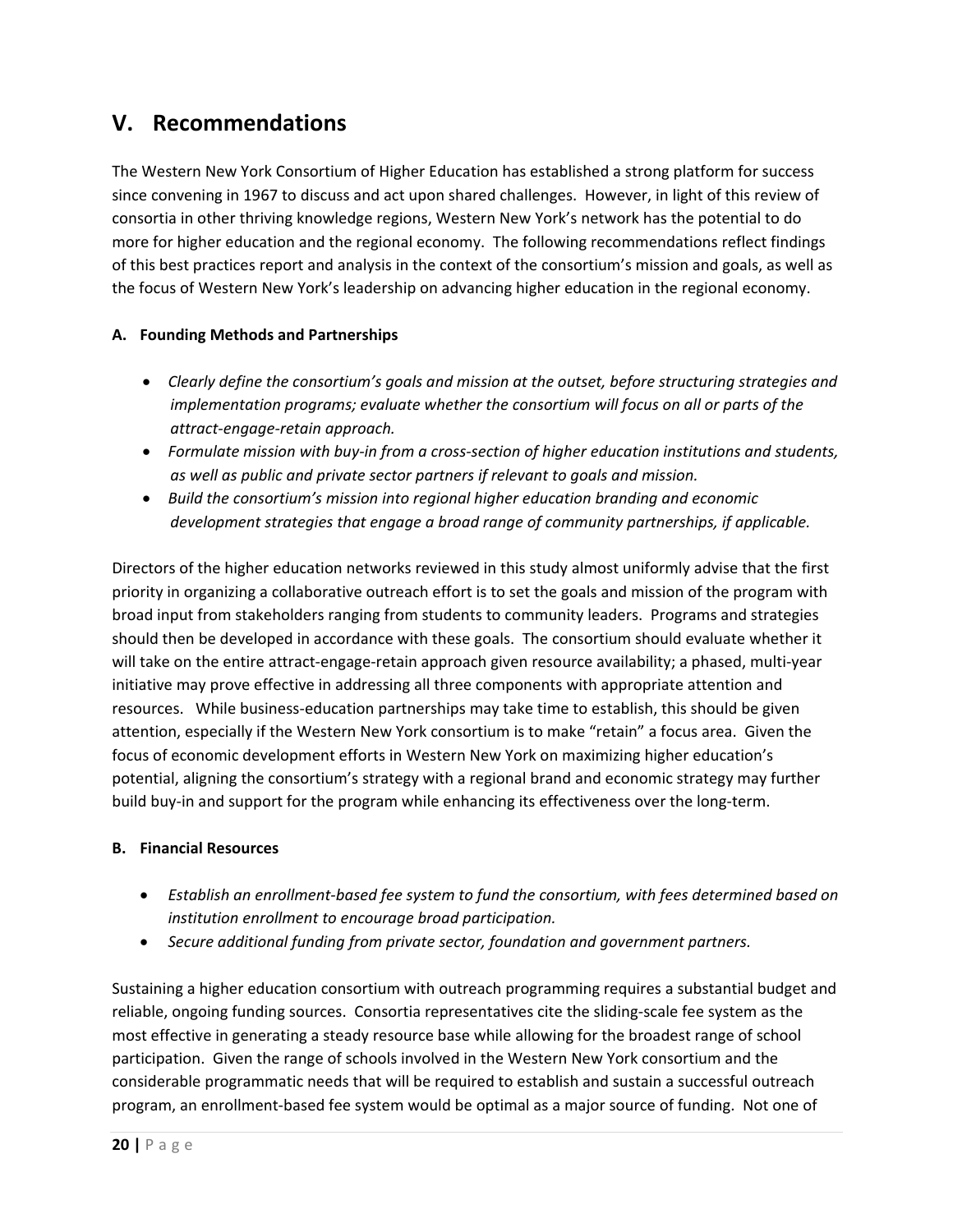the regions studied sustains itself on fees alone, however. Foundation, government and private sector grants are critical to support the ambitious programming and outreach associated with an attract‐ engage‐retain approach, especially during the start‐up phase of the effort.

### **C. Governance**

- *Ensure existing working group has proper representation from each higher education sector (public, private, two‐year, four‐year, Catholic, etc.) to set strategic goals and execute initiatives; consider adding private and public sector partners to working group once the consortium establishes a track record of success in its outreach effort.*
- *Support a paid coordinator to assist in the establishment of priorities and manage day‐to‐day initiatives, such as Web site build‐out, research priorities, development of intra‐consortium networks and programs, development of relationships with business and economic development leaders, and managing marketing efforts and promotional materials.*
- *Establish subcommittees representing specific interests such as financial aid, marketing and academics to deliberate, recommend and implement consortium‐wide programming and initiatives.*
- *Arrange for periodic meetings of college and university presidents to guide long‐term strategy.*

The Western New York consortium has established a foundation of success with its governing board of member‐school presidents, as well as its working group on this initiative. If the Western New York consortium intends to strengthen ties to the business, economic development and tourism sectors, the working group could expand to include representatives of these sectors as the outreach effort moves forward. Quarterly meetings to set strategy should be sufficient, with subcommittees and task groups assisting in identifying specific challenges and directing projects.

With all but one higher education network operating with dedicated staff support, and the other noting significant difficulty in relying solely on volunteers, it is highly recommended that the consortium support a small full-time staff, especially for the initial development and launch of the effort. Dedicated staff will continue to be important for consortium administration, including maintaining the Web site, developing promotional materials, building cross-sector partnerships and managing member relations and board administration.

### **D. Implementation Tools and Strategies**

- *Develop a Web site to enhance implementation of the consortium's approach to the attract‐ engage‐retain method; as programs are established and relationships built, Web presence ultimately could be comprehensive and tailored to diverse audiences (students, parents, guidance counselors, employers), with dynamic tools for accessing information on academic programs, regional assets and services and employment.*
- *Produce supporting marketing materials, including an e‐newsletter and brochure, to promote Western New York as a place to attend college, recreate and then build careers and raise a family.*